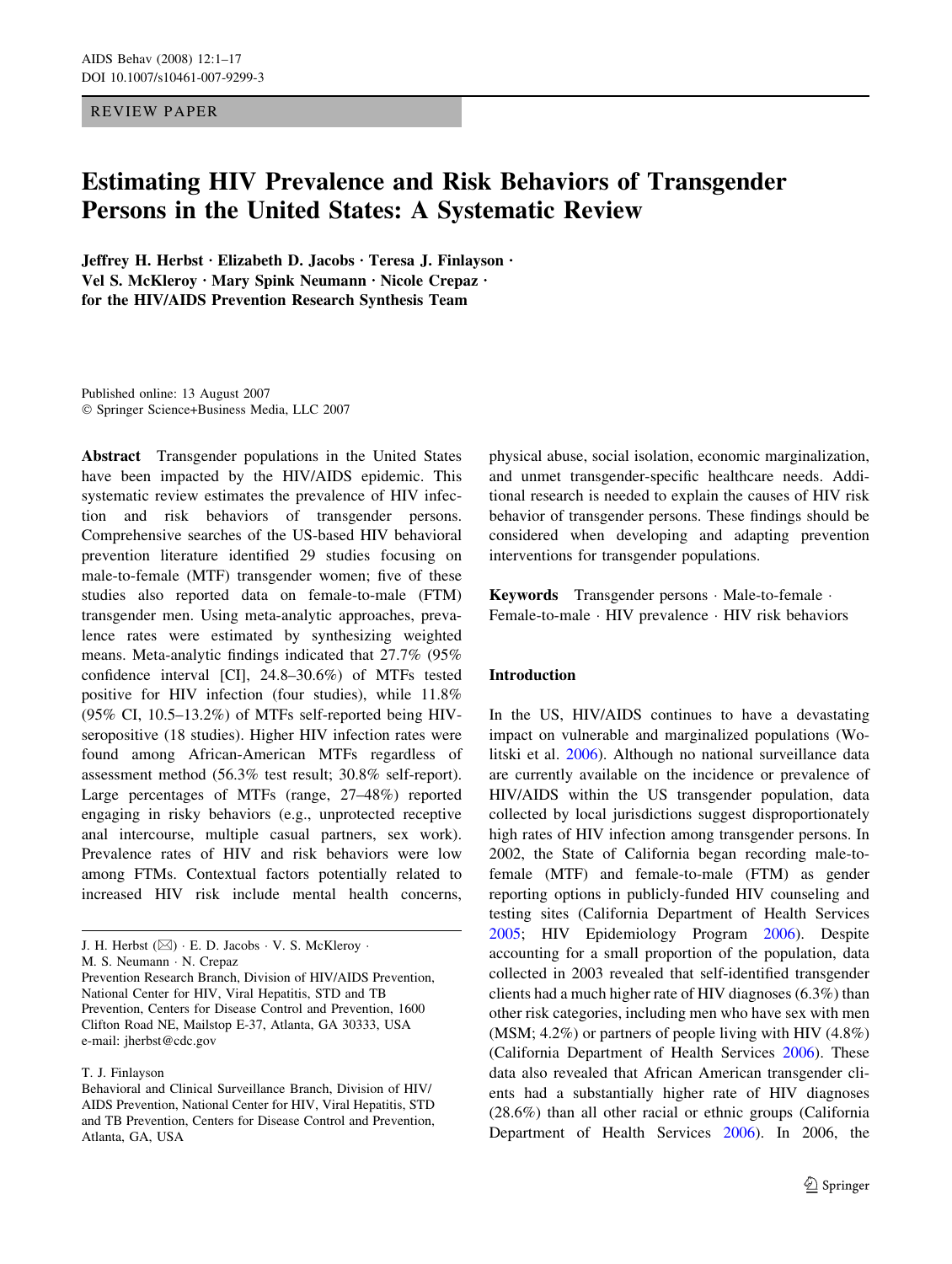estimated prevalence of HIV among non-injecting MTFs living in San Francisco was 22.8%, a rate comparable to that estimated for MSM (24.3%) (San Francisco Department of Public Health [2006](#page-15-0)). Several HIV seroprevalence studies conducted in Europe and Asia also report high rates of HIV infection among MTF transgender persons (Pisani et al. [2004;](#page-15-0) Setia et al. [2006;](#page-15-0) Spizzichino et al. [2001;](#page-16-0) Wiessing et al. [1999](#page-16-0); Zehender et al. [2004](#page-16-0)). Together, these data suggest that transgender populations, particularly MTFs, appear to be greatly impacted by the HIV epidemic.

The term "transgender" is an umbrella term that includes persons whose gender identity, expression, or behavior does not conform to societal gender norms associated with sex at birth (Center for AIDS Prevention Studies [2001\)](#page-14-0). Transgender people experience a gender identity that is different than their anatomic sex; they may seek to alter their physical appearance by undergoing cosmetic procedures, using hormones, or having sex reassignment surgery. Other persons do not choose a physical transition, but rather express their gender identity through varied presentations and behaviors (Lombardi and van Servellen [2000b](#page-14-0)). Different labels have been used to describe gender-variant persons, including MTF, FTM, transsexual, cross-dresser, transvestite, drag queen/king, gender queer, and others (Keatley [2006\)](#page-14-0).

Over the past decade, a small but growing literature has documented behaviors of transgender persons that can ultimately lead to the acquisition or transmission of sexually transmitted diseases (STDs), including HIV (Bockting and Avery [2005;](#page-13-0) Winningham and Seal [2003](#page-16-0); Xavier et al. [2004\)](#page-16-0). Transgender persons often engage in numerous risky sex behaviors, such as having multiple sex partners or unprotected sex, frequently within the context of commercial sex work (Shankle [2006](#page-15-0)). Needle injection practices may also increase risk for HIV through unsafe injection of recreational drugs or substances to alter gender presentation (i.e., hormones and silicone) (Bockting and Kirk [2001;](#page-13-0) Lombardi and van Servellen [2000a;](#page-14-0) Shankle [2006\)](#page-15-0). Since no effective evidence-based HIV prevention interventions have been identified for transgender persons (Centers for Disease Control and Prevention [CDC] [1999](#page-14-0); Lyles et al. [2007](#page-15-0)), there remains an urgent need to better understand both sex and injection risk behaviors, and the contextual factors underlying these risk behaviors. Once understood, these factors can be used to inform the development of new interventions or the adaptation of existing evidence-based interventions to meet the unique HIV prevention needs of transgender populations (McKleroy et al. [2006](#page-15-0); Solomon et al. [2006\)](#page-16-0).

This paper presents a systematic review of the US-based HIV behavioral prevention literature focusing on transgender populations. The goals of this paper are to use metaanalytic techniques to estimate the prevalence of HIV infection among MTF and FTM transgender persons and to estimate the prevalence of HIV risk behaviors. This paper also seeks to identify individual, interpersonal, and structural/societal factors that may lead transgender persons to engage in behaviors related to increased risk of HIV transmission or acquisition.

## Methods

#### Literature Search and Study Selection

Six search strategies were implemented to systematically identify reports providing HIV prevalence and incidence rates, percentage of transgender persons engaging in various HIV-related risk behaviors, or contextual factors associated with risky behavior. First, we searched the Centers for Disease Control and Prevention's (CDC) HIV/ AIDS Prevention Research Synthesis (PRS) project cumulative database of the HIV/AIDS and STD behavioral prevention research literature (Lyles et al. [2006](#page-15-0)). The PRS database was developed using a comprehensive search of five electronic bibliographic databases, including AIDS-LINE (1988–2000), EMBASE, MEDLINE, PsycINFO, and Sociological Abstracts from 1988 through 2006. The search cross-referenced standardized search terms in three key domains: (a) HIV, AIDS, or STD; (b) prevention, intervention, evaluation, education; and (c) behavioral or biologic outcomes (e.g., sex behavior, needle sharing, incident STD or HIV). Citations that intersect all three domains were downloaded into the PRS database. The full search strategy developed for each electronic database is available from the authors, and the search is performed annually. The PRS database was queried to locate relevant reports by searching the titles, abstracts, and key words of citations using terms such as ''transgender,'' ''transsexual,'' "transvestite," "cross-dresser," "MTF," and "FTM."

Second, a search of these five databases was repeated to fill indexing gaps through January 2007, and the CINAHL and Science Citation Index databases were searched to identify additional published studies focused on transgender populations. Third, a hand search of over 35 key journals published between June 2006 and January 2007 was conducted using the same domains as the automated search. Fourth, searches were conducted on published conference abstracts from national and international HIV/ AIDS and STD conferences. Fifth, principal investigators were identified and contacted to obtain recommendations of current and ongoing research, additional published and unpublished reports, and other in-press publications. Finally, the reference lists of all pertinent reports were reviewed to identify additional citations. The combination of these search strategies yielded 307 reports.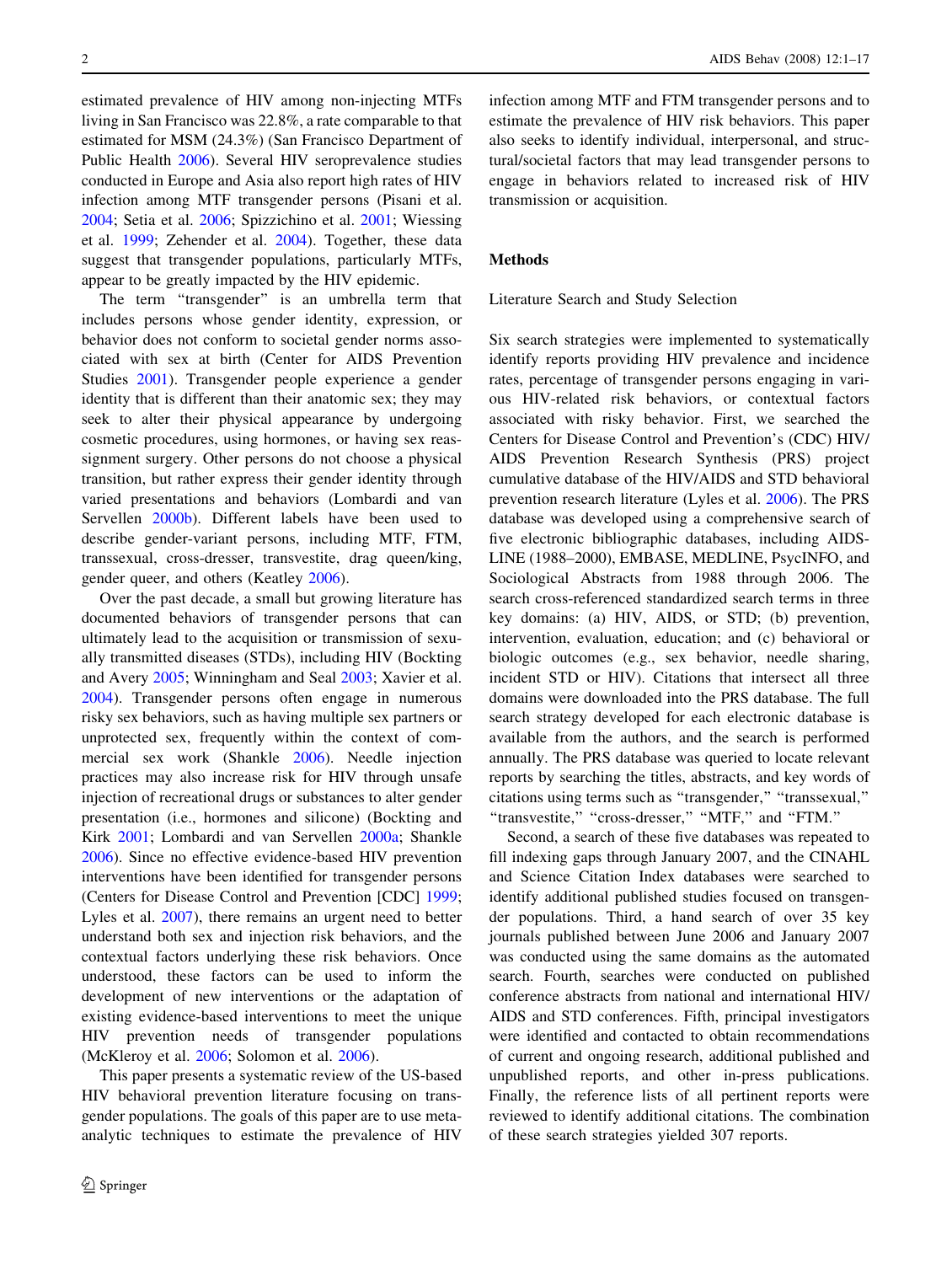Next, the 307 reports were examined to identify studies for inclusion in this review. Studies were considered for inclusion if they described a US-based study (i.e., behavioral survey, needs assessment, intervention evaluation, or seroprevalence study) targeting transgender persons (i.e., MTF, FTM, transsexuals, transvestites or cross-dressers), or a study that included transgender persons with other target populations and reported data separately for the transgender group. Studies were included if data were reported on one or more of the following variables: incidence/prevalence of HIV (self-reports, HIV testing results), incidence/prevalence of other STDs (self-reports, test results), sex risk behaviors (e.g., condom use, number and type of partners, sex while high or drunk, sex work), or drug risk behaviors (e.g., injection of recreational drugs, hormones, or silicone; needle sharing).

## Data Abstraction of Study and Participant Characteristics

Linkages among reports were identified to ensure that multiple articles describing the same study were included in the coding and data analysis as one study. Pairs of trained reviewers abstracted information from included studies. Each study was coded for the following information using a standardized coding form: study dates, location, sampling method, recruitment setting, study eligibility criteria, sample size, and method of data collection (i.e., self-administered vs. interviewer-administered survey). Participant characteristics were also coded including demographics such as age, race/ethnicity, sex at birth, gender identification, education, income, employment status, housing status; HIV serostatus (i.e., self-report or test result); history of prior STDs; sex risk behaviors including number of partners, type of partners (main, casual, or sex work), unprotected anal intercourse (receptive or insertive), and sex work; and drug risk behaviors including injection drug use (street, hormones, silicone), needle sharing, and non-injecting drug use. The abstraction of sex and drug risk behaviors was guided by established coding strategies used for the CDC PRS Project (Lyles et al. [2006\)](#page-15-0).

Data were also abstracted on contextual factors that are presumed to increase HIV risk behavior. No prior study has synthesized the contextual factors associated with HIV risk in transgender persons; therefore, the authors identified the following factors across studies: mental health/psychiatric issues (e.g., suicidal ideation, alcohol or substance use, counseling or psychiatric treatment), history of abuse (e.g., physical abuse, forced sex), social isolation (e.g., lack of social support, interactions with the community), economic marginalization (e.g., job discrimination, lack of financial resources), incarceration history, health care needs (e.g.,

access to general and transgender-specific health care), and misperceptions of HIV/AIDS risk. Reports of associations between these contextual factors and HIV serostatus were also identified. All coding discrepancies were reconciled through discussion.

#### Analytic Approach

The meta-analytic methods used are described in Lipsey and Wilson ([2001,](#page-14-0) p. 39). We estimated prevalence rates (i.e., weighted mean percentages) and calculated 95% confidence intervals (CI) for the following outcomes: being HIV-seropositive, treatment for a previously diagnosed STD, reporting sex or drug risk behaviors, or reporting contextual factors related to HIV risk. In brief, the proportion of cases reporting each outcome in a study was multiplied by its corresponding weight (i.e., inverse variance) to compute a weighted percentage. The weighted percentages were summed across all studies. The sum of the weighted percentages was then divided by the sum of the weights to calculate the weighted mean percentage. Meta-analyses were conducted only when three or more studies reported a particular outcome, and prevalence rates were calculated separately for MTF and FTM transgender persons. Sensitivity analyses examined the effect of outliers by comparing the weighted mean percentage with estimates obtained after iterations using  $k-1$  findings, where k equals the number of independent studies. In other words, we removed a finding and re-calculated the estimated weighted mean percentage. We then replaced that finding, removed another, and repeated the process.

## Results

## Description of Reviewed Studies

A total of 29 studies met the review inclusion criteria (Table 1). Studies were conducted between 1990 and 2003, with the majority (55%) taking place between 1996 and 1999. Study locations included 10 states plus Puerto Rico and the District of Columbia; San Francisco was the most common study location (nine studies; 31%). Studies collected data through face-to-face interviews (59%), selfadministered surveys (24%), or focus groups (17%). Study participants were predominantly convenience samples (79%) recruited from venues that served transgender persons, including community-based organizations and service providers, and social settings such as bars, neighborhoods, and social networks. Thirteen studies (45%) provided a definition or specific eligibility criteria used to recruit and enroll transgender participants.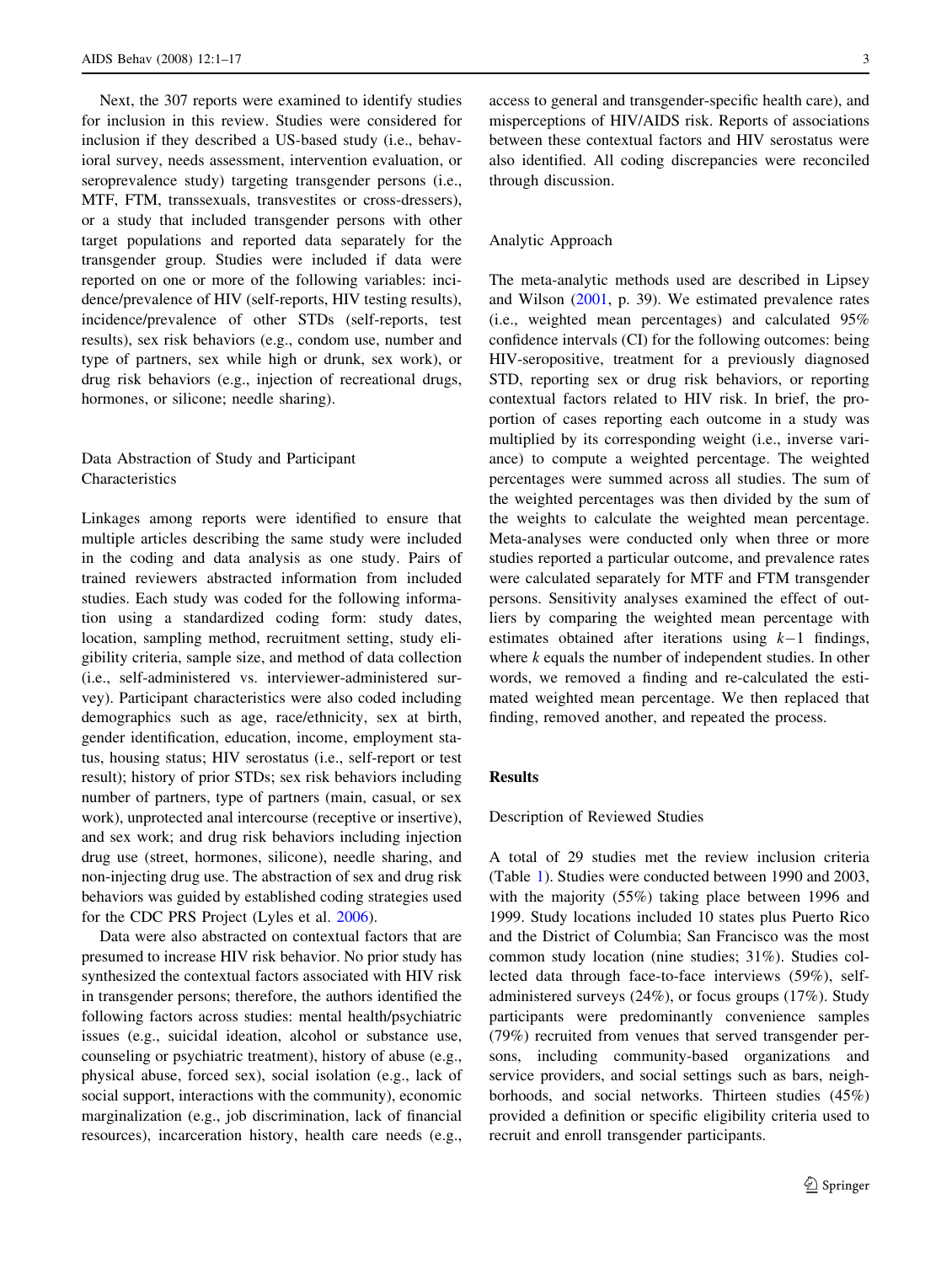|                                                               | Table 1 Description of 29 US-based studies of transgender |                         | persons                      |                                                |                                                                                                    |                       |                   |                  |                  |                     |                 |                    |             |
|---------------------------------------------------------------|-----------------------------------------------------------|-------------------------|------------------------------|------------------------------------------------|----------------------------------------------------------------------------------------------------|-----------------------|-------------------|------------------|------------------|---------------------|-----------------|--------------------|-------------|
| Source                                                        | Study dates                                               | Location                | Data                         | Sampling                                       | Eligibility                                                                                        | TG sample             | Z                 | Mean age         | % Race/ethnicity |                     |                 |                    | % HIV+      |
|                                                               |                                                           |                         | collection                   |                                                | criteria                                                                                           |                       |                   | (range)          | White            | AA                  | Hisp            | Other <sup>a</sup> | (method)    |
| ನ<br>Bockting et<br>(1998)                                    | E                                                         | Minneapolis/St.<br>Paul | Focus group <sup>b</sup>     | Convenience                                    | from spectrum<br>of TG and TS<br>Crossdressers,<br>workers, &<br>individuals<br>identity<br>TG sex | 11% FTM<br>89% MTF    | $\overline{0}$    | 40.2 (20-61)     | $\overline{7}9$  | $\equiv$            | 5               | 5                  | 21 (SR)     |
| Bockting et al.<br>(2005)                                     | 1997-2002                                                 | Minnesota               | Self-administer <sup>b</sup> | Convenience                                    | Self-identified<br>TG persons                                                                      | 23% FTM<br>77% MTF    | 207               | 40.8 (NR)        | $\mathcal{S}$    | $\circ$             | $\circ$         | ${}^{\circ}$       | 5(SR)       |
| et al. (2001b)<br>Clements-Nolle                              | 1996                                                      | San Francisco           | Focus group                  | Convenience                                    | Self-identified<br>TG persons                                                                      | 12% FTM<br>82% MTF    | 100               | 34.7 (18-66)     | 37               | $\overline{15}$     | $\overline{24}$ | $\overline{24}$    | E           |
| et al. (2001a)<br>Clements-Nolle                              | 1997                                                      | San Francisco           | Interview                    | Respondent<br>sampling<br>driven               | Primary gender<br>TG, TS,<br>bigender,                                                             | $76\%$ MTF            | 392               | 34 (18-67)       | 27               | 27                  | 27              | $\overline{0}$     | 35 (Test)   |
|                                                               |                                                           |                         |                              |                                                | opposite sex of<br>intersexed, or<br>crossdresser,<br>that at birth<br>FV,                         | 24% FTM               | 123               | 36 (19-61)       | 68               | $\overline{10}$     | $\equiv$        | $\equiv$           | $2$ (Test)  |
| Conare et al.<br>(1997)                                       | 1997                                                      | Philadelphia            | Interview                    | Convenience<br>(snowball)                      | TG persons <sup>d</sup><br>Self-identified                                                         | $56\%$ MTFf           | 39                | 28.4 (NR)        | 3                | 85                  | $\circ$         | $\overline{c}$     | $18(SR)$    |
|                                                               |                                                           |                         |                              |                                                |                                                                                                    | 44% FTM               | $\overline{31}$   | 26.4 (19-57)     | $\circ$          | $\mathcal{S}$       | $\overline{10}$ | 28                 | (SR)        |
| Elifson (1994)<br>$(1993)$ and<br>Elifson et al.<br>Boles and | 1990-1991                                                 | Atlanta                 | Interview                    | Social mapping,<br>chain-referral<br>snowball, | TV prostitutes                                                                                     | 100% MTF              | 53                | $25(17-43)$      | 17               | 83                  | $\circ$         | $\circ$            | 68 (Test)   |
| Garofalo et al.<br>(2006)                                     | 2003                                                      | Chicago                 | Self-administer              | Convenience                                    | minority MTF<br>Self-identified<br>TG youth<br>ethnic                                              | 100% MTF              | 51                | $22(16-25)$      | $\circ$          | 57                  | $\tilde{16}$    | 27                 | 22 (SR)     |
| Kammerer et al.<br>(2001)                                     | 1995                                                      | <b>Boston</b>           | Focus group                  | ž                                              | TG persons                                                                                         | <100% MTF             | $\widetilde{\Xi}$ | NR (teen-60s) NR |                  | ž                   | ž               | ž                  | ž           |
| Kellogg et al.<br>(2001)                                      | 1997-2000                                                 | San Francisco           | Medical charts               | HIV testing<br>records                         | Self-identified<br>MTF TG<br>persons                                                               | 100% MTF              | 238               | 33 (19-66)       | 29               | 25                  | $\mathfrak{S}$  | $\overline{17}$    | $16$ (Test) |
| Kenagy (2002,<br>2005a                                        | 1997                                                      | Philadelphia            | Interview                    | (snowball)<br>Convenience                      | TG persons <sup>d</sup><br>Self-identified                                                         | $60\%$ MTF $^{\rm f}$ | $\overline{6}$    | 29 (NR)          | $\equiv$         | 73                  | $\circ$         | $\tilde{16}$       | 19 (SR)     |
|                                                               |                                                           |                         |                              |                                                |                                                                                                    | 40% FTM               | $\mathfrak{L}$    | 26 (NR)          | 13               | $\pmb{\mathcal{S}}$ | $\circ$         | $\overline{27}$    | (SR)        |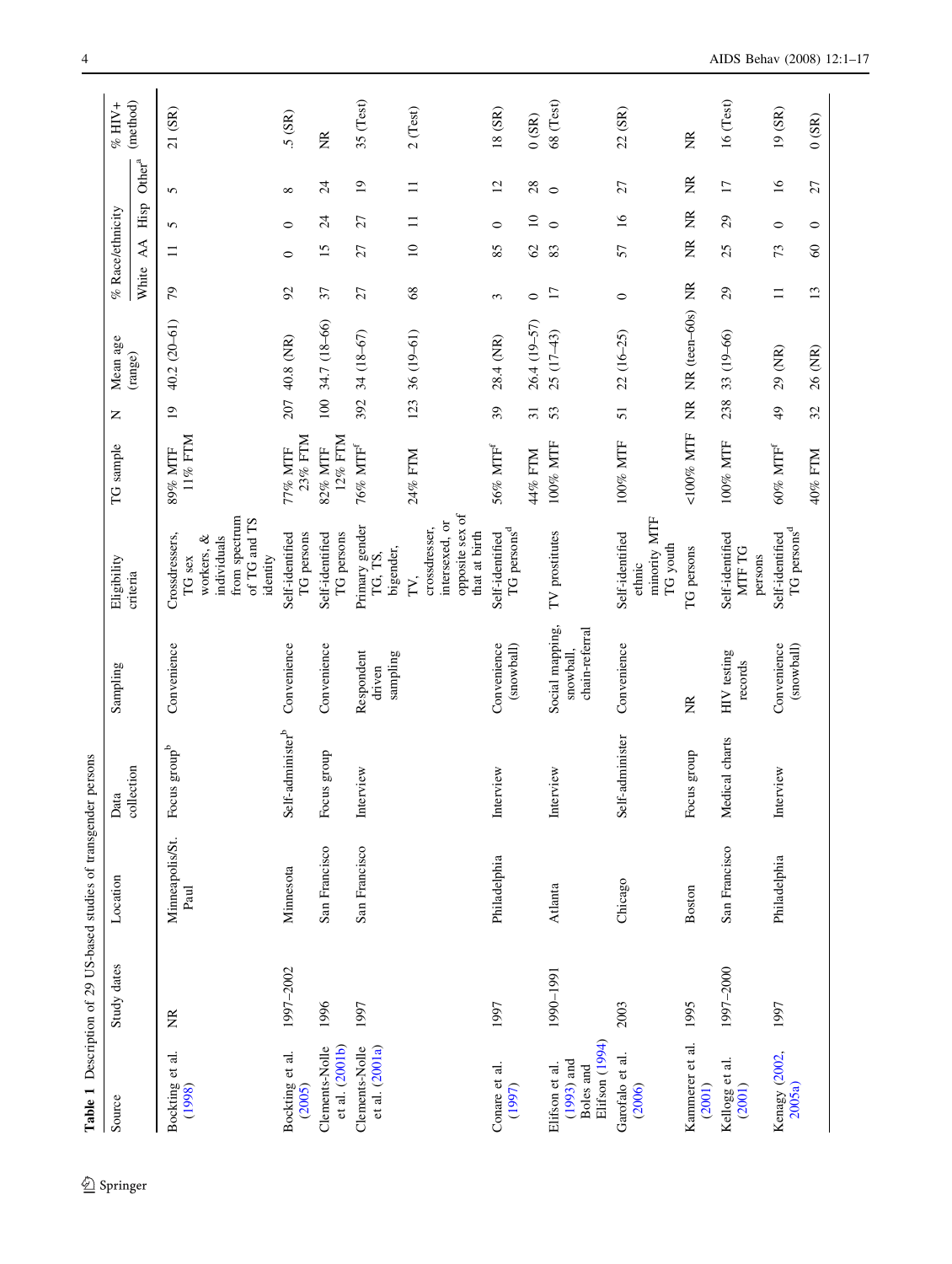| Table 1 continued                                                                  |             |                                                                    |                 |                           |                                                                                                                                                     |                       |                |                   |                  |                 |              |                    |                      |
|------------------------------------------------------------------------------------|-------------|--------------------------------------------------------------------|-----------------|---------------------------|-----------------------------------------------------------------------------------------------------------------------------------------------------|-----------------------|----------------|-------------------|------------------|-----------------|--------------|--------------------|----------------------|
| Source                                                                             | Study dates | Location                                                           | Data            | Sampling                  | Eligibility                                                                                                                                         | TG sample             | z              | Mean age          | % Race/ethnicity |                 |              |                    | $\%$ HIV+            |
|                                                                                    |             |                                                                    | collection      |                           | criteria                                                                                                                                            |                       |                | (range)           | White            | AA.             | Hisp         | Other <sup>a</sup> | (method)             |
| Kenagy (2005b)<br>and Kenagy<br>and Hsieh<br>(2005)                                | 1997        | Philadelphia                                                       | Interview       | Convenience<br>(snowball) | gender identity<br>transgenderist<br>queen, cross-<br>transwoman,<br>female, TG,<br>Self-identified<br>TV, drag<br>including<br>MTF TS,<br>dresser, | 38% FTM<br>62% MTF    | 182            | 32 (17-68)        | 33               | $\frac{4}{1}$   | $\circ$      | $\Omega$           | 6(SR)                |
| <b>Hsieh</b> (2005)<br>Kenagy and<br>$(2005)$ and<br>Kenagy and<br><b>Bostwick</b> | 2000-2001   | Chicago                                                            | Interview       | Convenience<br>(snowball) | TG persons <sup>d</sup><br>Self-identified                                                                                                          | $70\%$ MTF $^{\rm f}$ | 78             | 38 (NR)           | 32               | 42              | $\circ$      | $\delta$           | 21 (SR)              |
|                                                                                    |             |                                                                    |                 |                           |                                                                                                                                                     | 30% FTM               | 33             | 27 (NR)           | $\sqrt{2}$       | െ               | $\circ$      | $\overline{c}$     | (SR)                 |
| Wilchins et al.<br>Lombardi et al.<br>$(2001)$ and<br>(1997)                       | 1996-1997   | New York City                                                      | Self-administer | Convenience               | TG persons                                                                                                                                          | 40% FTM<br>53% MTF    | 402            | Z                 | $\overline{71}$  | 4               | $\mathbf{C}$ | 23                 | E                    |
| McGowan<br>(1999)                                                                  | 1999        | New York City                                                      | Interview       | Convenience               | TG persons                                                                                                                                          | 12% FTM<br>86% MTF    | $\overline{5}$ | $\widetilde{\Xi}$ | 54               | $\overline{1}9$ | 22           | 5                  | 22 (SR)              |
| Melendez et al.<br>(2005)                                                          | Ĕ           | Los Angeles, San Interview<br>Milwaukee<br>New York,<br>Francisco, |                 | Convenience               | Self-identified<br>$HIV+MTF$<br>TG persons                                                                                                          | 100% MTF              | 59             | 39 (NR)           | $\circ$          | $\infty$        | 15           | $\approx$          | $100^{\circ}$ (Test) |
| Nemoto et al.<br>(1999)                                                            | 1996        | San Francisco                                                      | Interview       | Convenience               | identification<br>TG gender                                                                                                                         | 100% MTF              | 25             | 37 (NR)           | $\overline{17}$  | $\ddot{4}$      | $30\,$       | $\circ$            | 48 (SR)              |
| (2004a, 2006)<br>Nemoto et al.                                                     | 1999-2000   | San Francisco                                                      | Focus group     | Venue-based               | person of color<br>(including pre-<br>Self-identified<br>operative<br>MTF TG<br>and post-<br>status)                                                | $100\%$ MTF           | 48             | 35 (19-55)        | $\circ$          | 33              | 25           | 42                 | 26 (SR)              |

 $\underline{\textcircled{\tiny 2}}$  Springer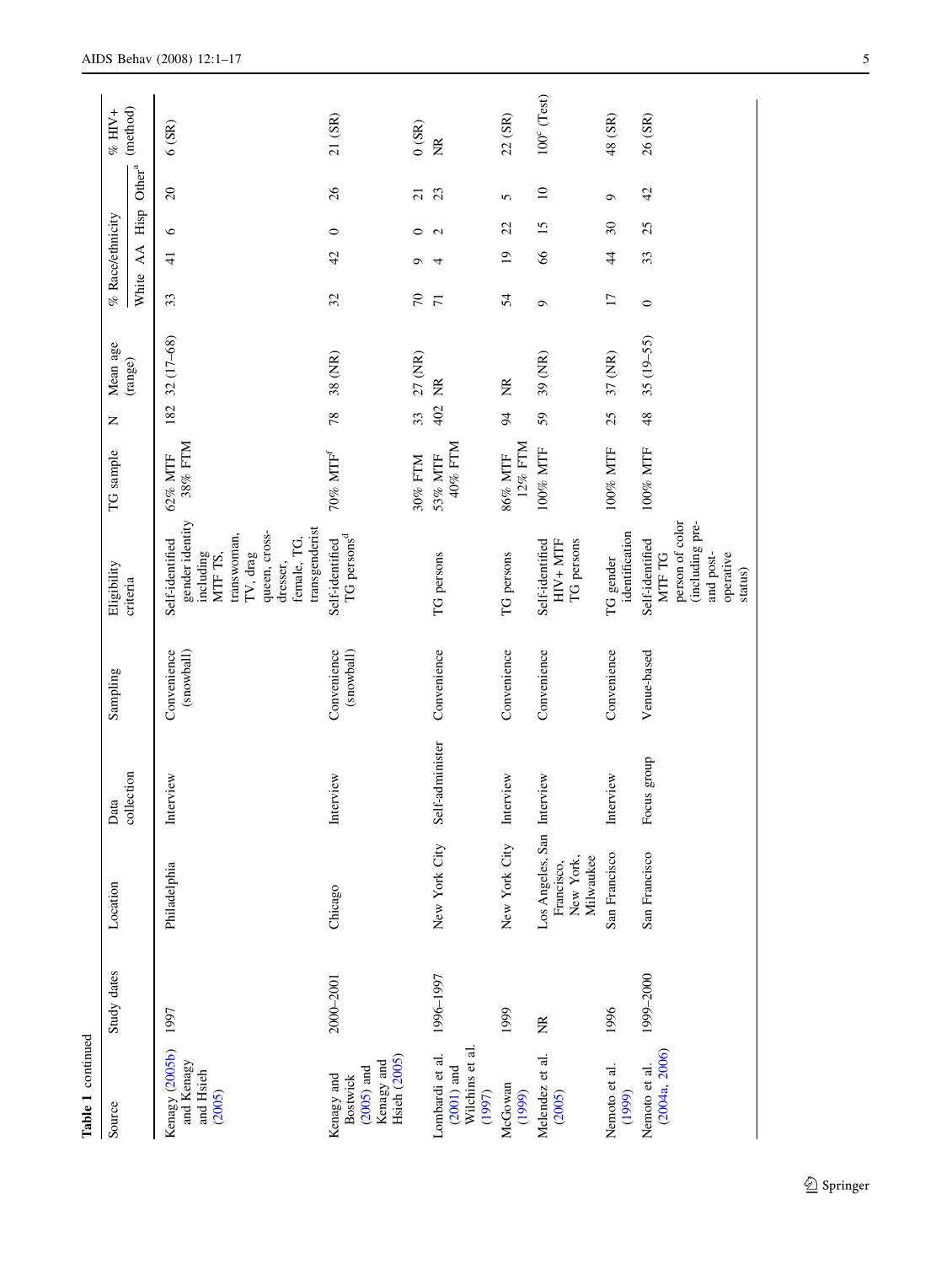| Table 1 continued                                                                                   |                   |                                      |                            |             |                                                                                                                              |                        |                |                    |                  |                               |                |                    |                   |
|-----------------------------------------------------------------------------------------------------|-------------------|--------------------------------------|----------------------------|-------------|------------------------------------------------------------------------------------------------------------------------------|------------------------|----------------|--------------------|------------------|-------------------------------|----------------|--------------------|-------------------|
| Source                                                                                              | Study dates       | Location                             | Data                       | Sampling    | Eligibility                                                                                                                  | TG sample              | Z              | Mean age           | % Race/ethnicity |                               |                |                    | $\%$ HIV+         |
|                                                                                                     |                   |                                      | collection                 |             | criteria                                                                                                                     |                        |                | (range)            | White            | AA                            | Hisp           | Other <sup>a</sup> | (method)          |
| (2004b, 2005)<br>Operario and<br>Sugano et al.<br>Nemoto et al.<br>$(2005)$ and<br>Nemoto<br>(2006) | 2000-2001         | San Francisco                        | Interview <sup>b</sup>     | Venue-based | person of color<br>(including pre-<br>Self-identified<br>operative<br>MTF TG<br>and post-<br>status)                         | 100% MTF               | 332            | 34 (18-60)         | $\circ$          | 33                            | 33             | 34                 | 26 (SR)           |
| Odo et al. (2001) 1998-2000                                                                         |                   | O'ahu, Hawaii                        | Interview                  | Convenience | Native Hawaiian 100% MTF<br>MTF TG<br>persons                                                                                |                        |                | $100$ NR $(12-46)$ | $\circ$          | $\circ$                       | $\circ$        | 100                | 3(SR)             |
| Reback et al.<br>(2001)                                                                             | 1996-1997         | Los Angeles                          | Interview                  | Convenience | transition from<br>man to woman<br>MTF TG or TS<br>social role<br>including<br>stages of<br>different<br>persons<br>those at | 100% MTF               | 209            | 31 (NR)            | 28               | $\mathcal{Z}$                 | $\Theta$       | $\overline{10}$    | $\widetilde{\Xi}$ |
| (2004, 2005)<br>et al. (2000)<br>and Simon<br>Reback et al.                                         | 1998-1999         | Los Angeles                          | Interview                  | Convenience | was born male<br>identified as a<br>women who<br>MTF TG or<br>Self-identified<br>TS or                                       | 100% MTF               |                | 244 30 (18-61)     | 15               | $\overline{ }$                | $\frac{4}{9}$  | $\overline{29}$    | 22 (Test)         |
| Risser et al.<br>(2005)                                                                             | 2002-2003         | Houston                              | Self-administer            | Convenience | TG persons                                                                                                                   | 100% MTF               | 67             | $35(18-45)$        | 46               | $\overline{\mathcal{E}}$      | $\overline{0}$ | 5                  | 27 (SR)           |
| Toro-Alfonso<br>Madera and<br>Rodriguez-<br>(2005)                                                  | $\widetilde{\Xi}$ | San Juan                             | Interview                  | Convenience | TG persons                                                                                                                   | $8\%$ andro<br>92% MTF | 50             | 27 (NR)            | $\circ$          | $\circ$                       | 100            | $\circ$            | 14 (SR)           |
| Rose et al.<br>(2003)                                                                               | $\widetilde{\Xi}$ | San Francisco &<br>Alameda<br>County | Focus group &<br>interview | Convenience | American TG<br>persons<br>African                                                                                            | 100% MTF               | $\overline{7}$ | 37 (19-57)         | $\circ$          | $100\hskip 4pt$ $0\hskip 4pt$ |                | $\circ$            | 60(SR)            |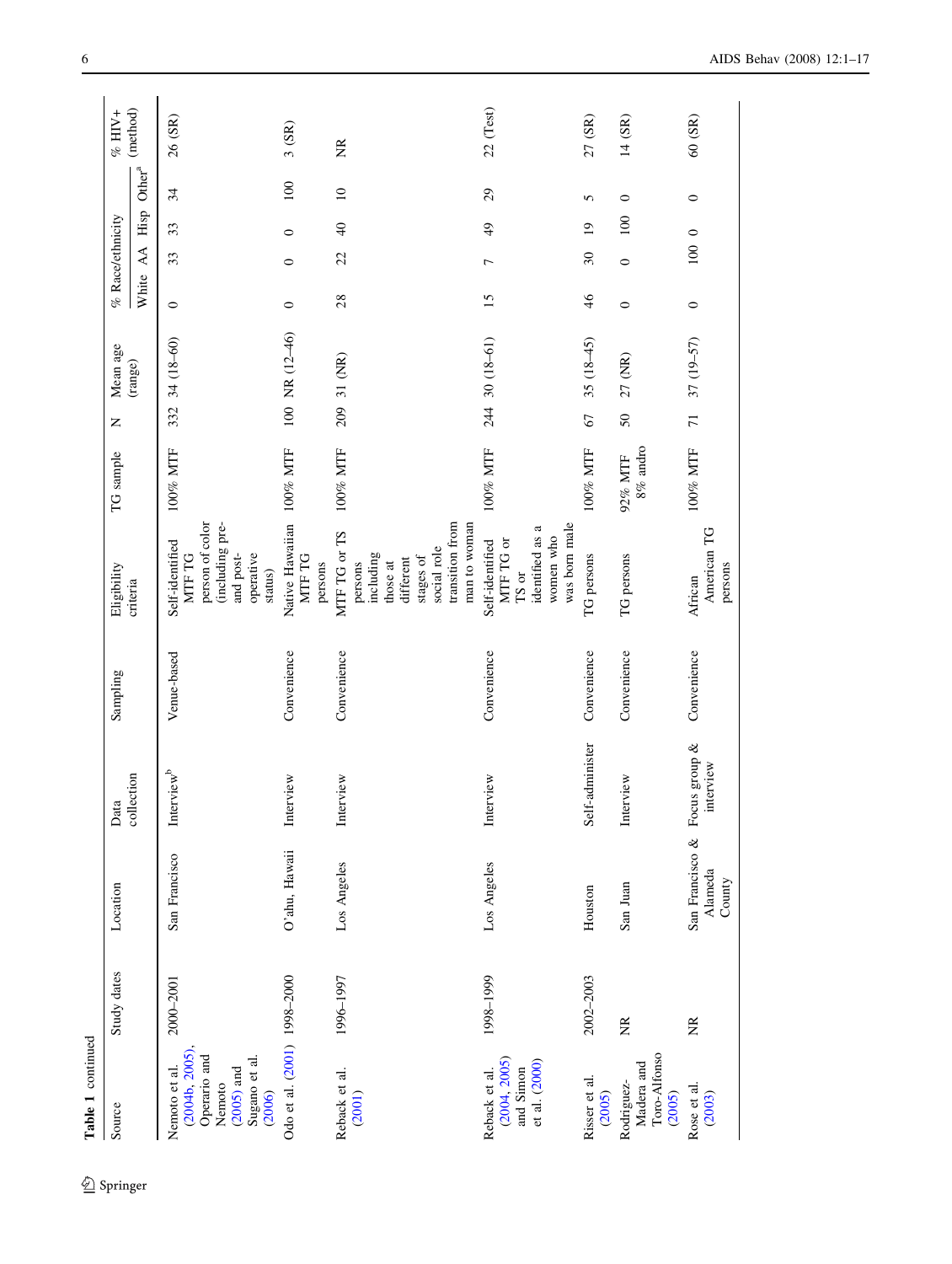| Table 1 continued                                |                                                |                                                                                                                                                  |                                                                                               |                           |                                                                                                                                                                                                                                                                                                                                                                    |                      |                            |                 |                  |                 |                 |          |
|--------------------------------------------------|------------------------------------------------|--------------------------------------------------------------------------------------------------------------------------------------------------|-----------------------------------------------------------------------------------------------|---------------------------|--------------------------------------------------------------------------------------------------------------------------------------------------------------------------------------------------------------------------------------------------------------------------------------------------------------------------------------------------------------------|----------------------|----------------------------|-----------------|------------------|-----------------|-----------------|----------|
| Source                                           | Study dates                                    | Location                                                                                                                                         | Data                                                                                          | Sampling                  | Eligibility                                                                                                                                                                                                                                                                                                                                                        | TG sample            | Mean age<br>Z              |                 | % Race/ethnicity |                 |                 | % $HIV+$ |
|                                                  |                                                |                                                                                                                                                  | collection                                                                                    |                           | criteria                                                                                                                                                                                                                                                                                                                                                           |                      | (range)                    | White           |                  | AA Hisp         | Other $a^a$     | (method) |
| Singer et al.<br>(1997)                          | 1996-1997                                      | Philadelphia                                                                                                                                     | f-administer<br>Sel                                                                           | Convenience               | MTF TS, FTM<br>assigned male,<br>female, TG<br>and cross-<br>including<br>TG persons<br>assigned<br>dressers<br>TS, TG                                                                                                                                                                                                                                             | 34% FTM<br>66% MTF   | 36 (17-68)<br>103          | 53              | $\overline{24}$  | $\overline{ }$  | $\frac{6}{1}$   | 4(SR)    |
| Stephens et al.<br>(1999)                        | E                                              | West Coast                                                                                                                                       | f-administer<br>Sel                                                                           | Convenience               | Self-identified<br>TS inmate                                                                                                                                                                                                                                                                                                                                       | 100% MTF             | 33 (NR)<br>$\overline{31}$ | $\overline{19}$ | 55               | $\overline{16}$ | $\overline{10}$ | Ĕ        |
| Sykes (1999) and NR<br>Truax (1999)<br>Sykes and |                                                | California<br>Northern                                                                                                                           | Interview                                                                                     | Convenience<br>(snowball) | Self-identified<br>TG persons                                                                                                                                                                                                                                                                                                                                      | 16% FTM<br>84% MTF   | 32 (NR)<br>232             | $30\,$          | $\overline{4}$   | $\overline{c}$  | 4               | 20 (SR)  |
| Weinberg et al.<br>(1999)                        | 1990-1991                                      | San Francisco                                                                                                                                    | Interview                                                                                     | Convenience               | TG sex workers                                                                                                                                                                                                                                                                                                                                                     | 100% MTF             | 45<br>45                   | 45              | $\circ$          | $\bullet$       | 55              | Ĕ        |
| Xavier et al.<br>(2005)                          | 1999-2000                                      | Columbia<br>District of                                                                                                                          | Self-administer                                                                               | Convenience<br>(snowball) | Visibly TG<br>$\mathbf{persons}^{\mathbf{e}}$<br>variant                                                                                                                                                                                                                                                                                                           | 76% MTF <sup>f</sup> | $27(13-59)$<br>188         | $\mathcal{L}$   | 68               | 28              | 2               | 32 (SR)  |
|                                                  |                                                |                                                                                                                                                  |                                                                                               |                           |                                                                                                                                                                                                                                                                                                                                                                    | 24% FTM              | $26(13-61)$<br>$\delta$    | 12              | 75               |                 | $\overline{c}$  | 3(SR)    |
| transgender; TS, transsexual; TV, transvestite   |                                                |                                                                                                                                                  |                                                                                               |                           | Note: AA indicates African American; andro, androgynous; FTM, female-to-male transgender; Hisp, Hispanic; MTF, male-to-female transgender; NR, not reported; SR, self-report; TG,                                                                                                                                                                                  |                      |                            |                 |                  |                 |                 |          |
|                                                  |                                                | Study reports an evaluation of an HIV prevention intervention                                                                                    | <sup>a</sup> Category includes Asian, Native American, biracial and multiracial individuals   |                           |                                                                                                                                                                                                                                                                                                                                                                    |                      |                            |                 |                  |                 |                 |          |
|                                                  |                                                | Based on inclusion criteria for Healthy Living Project clinical trial<br><sup>d</sup> Participants self-identified as TG by answering "yes" to t | gender identity. According to this definition, do you consider yourself to be transgendered?" |                           | the following: "According to one definition, being transgendered is the recognition of conflict between gender at birth and present                                                                                                                                                                                                                                |                      |                            |                 |                  |                 |                 |          |
|                                                  | Study reported data separately for MTF and FTM |                                                                                                                                                  |                                                                                               |                           | <sup>e</sup> Including those "who live or want to live full-time in a gender opposite their birth or physical sex, those who have or want to physically modify their bodies to match their internal gender<br>identity, and those who wear the clothing of the opposite sex in order to fully express an inner, cross-gender identity" (Xavier et al. 2005, p. 33) |                      |                            |                 |                  |                 |                 |          |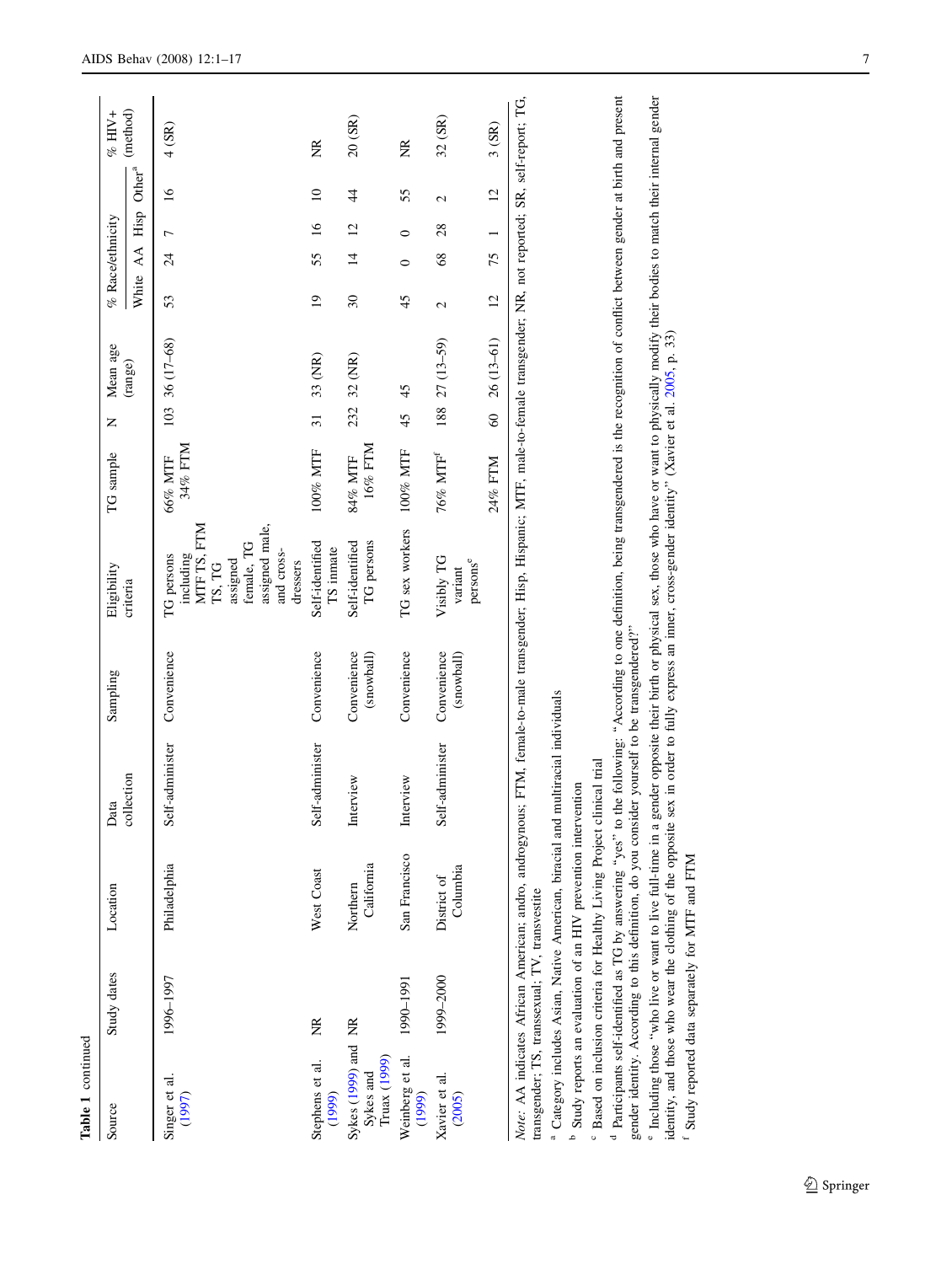Study sample sizes ranged from 19 to 515, with nearly half (48%) having samples fewer than 100 participants. The average age across studies was 34 years, the median educational attainment was 11.7 years, and 21 studies (72%) were comprised of predominantly non-white participants. Fifteen studies included combined samples of MTF and FTM transgender persons; with five of these studies also reporting separate data for these groups. The remaining 14 studies reported data on MTF transgender women exclusively. Three studies evaluated behavioral interventions for transgender populations (Bockting et al. [1999,](#page-13-0) [2005;](#page-13-0) Nemoto et al. [2005](#page-15-0)).

# Estimated Prevalence and Incidence Rates of HIV Infection

HIV infection prevalence rates for MTFs were reported in 22 studies (Table 1). The average prevalence was 27.7% (range 16–68%) from the four studies that reported rates of laboratory-confirmed HIV infections among MTFs (Table 2). Further, African American MTFs (weighted mean, 56.3%) had higher rates of HIV infection than white MTFs (weighted mean, 16.7%) or Hispanic MTFs (weighted mean, 16.1%). When the results were averaged across the 18 studies where respondents self-reported their HIV serostatus, the weighted average was 11.8% (range, 3– 60%). The rates of self-reported HIV infection across studies comprised predominantly of African American MTFs (weighted mean, 30.8%) were higher than rates reported in studies comprised mainly of white MTFs (weighted mean, 6.1%). A sensitivity analysis indicated that each weighted mean was affected less than  $\pm 2\%$  when any single study was removed from the analysis.

Two studies reported incidence rates of new HIV infections for MTF transgender women. One study conducted in anonymous HIV testing sites in San Francisco reported that the incidence of new HIV infections among 238 MTF repeat testers was 7.8 infections per 100 person years—the highest rate reported for any risk group in that jurisdiction (Kellogg et al. [2001\)](#page-14-0). A study conducted in Los Angeles reported that the rate of new HIV infections among 244 MTFs was 3.4 infections per 100 person years (Simon et al. [2000\)](#page-15-0). Consistent with the prevalence data, both studies reported substantially higher rates of new infections among African American and multi-racial MTFs than among other racial groups.

Five studies reported HIV prevalence rates for FTM transgender men (see Table 1). In four studies where respondents self-reported their HIV serostatus, prevalence rates ranged from 0% (in three studies) to 3% (in one study). The only study providing HIV tests to FTMs reported a 2% prevalence rate of HIV infection (ClementsNolle et al. [2001a](#page-14-0)). HIV incidence rates for FTMs have not been reported in the literature.

## Estimated Prevalence of Prior STDs

Averaging across the 10 studies reporting data on STD history, 21.1% of MTFs reported having a prior STD infection (Table 2). Higher rates of self-reported STDs were found in two studies comprised predominantly of white MTFs (36% and 79%) than in studies comprised mainly of racial or ethnic minorities (range 12–42%; weighted mean, 16.9%; 95% CI, 14.3–19.4%;  $k = 8$ ). Two studies (Conare et al. [1997;](#page-14-0) Kenagy [2002](#page-14-0)) with predominantly minority FTMs reported low rates of prior STDs (6% and 7%, respectively).

Estimated Prevalence of HIV Risk Behaviors

## MTFs

Rates of risky sex behaviors were reported in 29 studies (Table 2). Across studies, 31.7% of MTFs reported having multiple sex partners who were predominantly male, and 48.3% reported having sex with casual partners. Fewer MTFs reported having sex with partners who were injection drug users (weighted mean, 24.3%) or HIVseropositive (weighted mean, 8.5%). The averaged rate of any unprotected receptive anal intercourse [URAI] was 44.1%, and the highest rates of URAI were reported with sex work clients (weighted mean, 38.5%) or main partners (weighted mean, 37.1%). The rate of URAI with casual partners was somewhat lower (weighted mean, 26.7%). An estimated 27.4% of MTFs reported unprotected insertive anal intercourse (UIAI) (six studies), and 39.3% reported sex while drunk or high (nine studies). Seventeen studies reported data concerning the percentage of MTFs who participated in sex work, with rates ranging from 24 to 75% (weighted mean, 41.5%).

Across studies, MTFs reported comparable rates of injecting hormones (weighted mean, 27.0%) or silicone (weighted mean, 24.7%), and a much lower rate of injecting street drugs like heroin or crack (weighted mean, 12.0%). Nine studies reported low rates of sharing needles when injecting street drugs (weighted mean, 2.0%), or when injecting hormones or silicone (weighted mean, 6.0%). In terms of non-injection substance use, sizeable percentages of MTFs reported consuming alcohol (weighted mean, 43.7%), using crack or other illicit drugs (weighted mean, 26.7%), or smoking marijuana (weighted mean, 20.2%). The recall periods of the above-mentioned HIV risk behaviors varied across studies, with a range from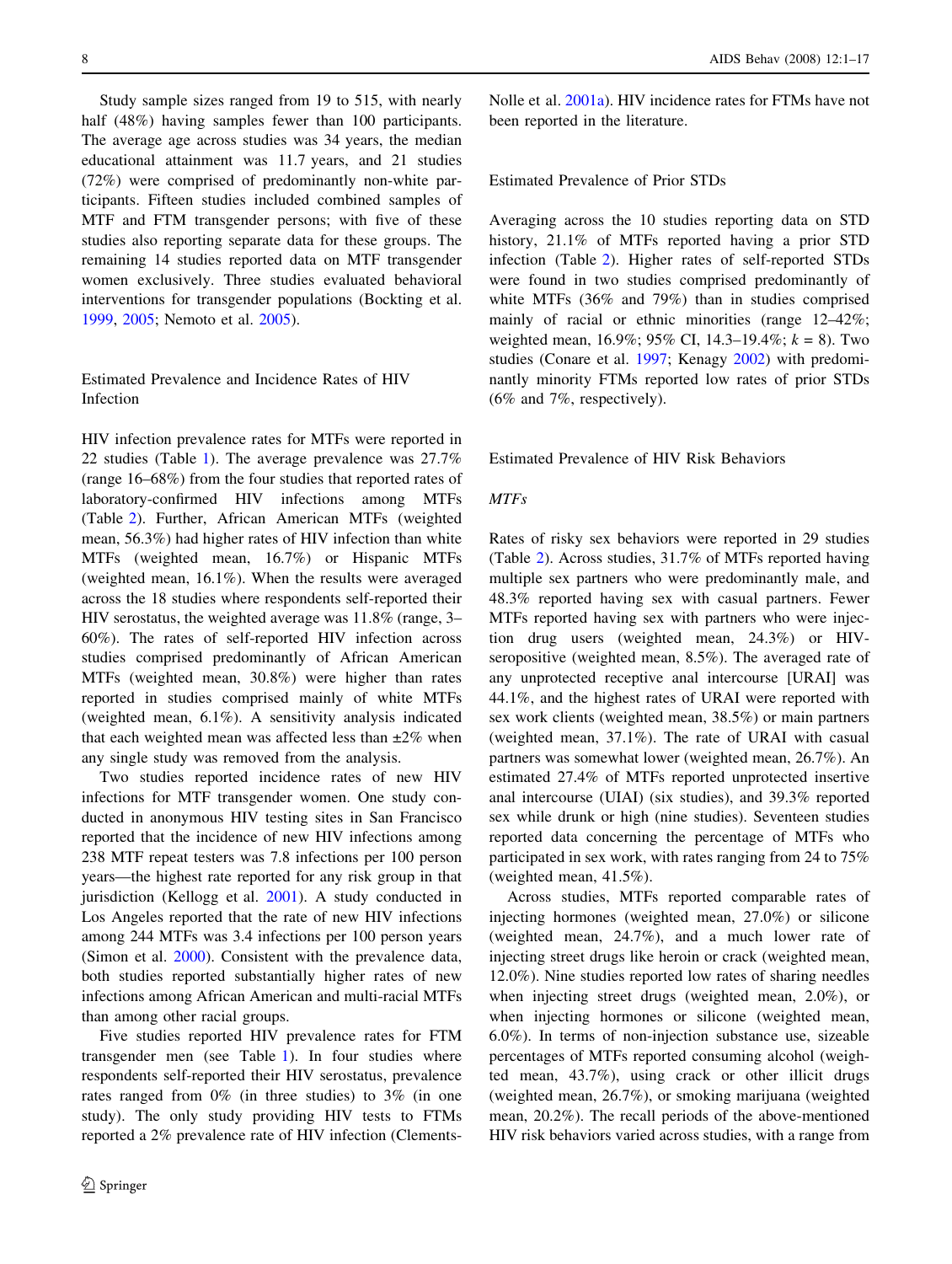Table 2 Estimated prevalence rates of HIV infection, prior STDs, and HIV risk behaviors among male-to-female (MTF) transgender persons (29 studies)

|                                     | Number of studies $(k)$ |      | Weighted mean $(\%)$ 95% confidence interval (CI) $(\%)$ | Range $(\%)$ |
|-------------------------------------|-------------------------|------|----------------------------------------------------------|--------------|
| HIV infection                       |                         |      |                                                          |              |
| Test results                        | $\overline{4}$          | 27.7 | $24.8 - 30.6$                                            | $16 - 68$    |
| African American                    | $\overline{4}$          | 56.3 | $50.1 - 62.4$                                            | $33 - 75$    |
| Hispanic                            | 3                       | 16.1 | $12.1 - 20.1$                                            | $6 - 29$     |
| White                               | $\overline{4}$          | 16.7 | $11.8 - 21.5$                                            | $11 - 33$    |
| Self-reports                        | 18                      | 11.8 | $10.5 - 13.2$                                            | $3 - 60$     |
| >50% African American               | 5                       | 30.8 | $26.5 - 35.1$                                            | $18 - 60$    |
| $>50\%$ White                       | $\overline{4}$          | 6.1  | $3.9 - 8.3$                                              | $4 - 22$     |
| Prior STD diagnosis                 | 10                      | 21.1 | $18.7 - 23.5$                                            | $12 - 79$    |
| HIV risk behaviors                  |                         |      |                                                          |              |
| Sex partners                        |                         |      |                                                          |              |
| Multiple (2 or more)                | 10                      | 31.7 | 29.4-33.9                                                | $10 - 62$    |
| Casual                              | 15                      | 48.3 | $46.3 - 50.3$                                            | $25 - 89$    |
| HIV positive                        | $\tau$                  | 8.5  | $6.8 - 10.2$                                             | $5 - 33$     |
| Injection drug user                 | $\overline{4}$          | 24.3 | $19.5 - 29.1$                                            | $21 - 28$    |
| Sex behaviors                       |                         |      |                                                          |              |
| Any URAI <sup>b</sup>               | 12                      | 44.1 | $42.0 - 46.2$                                            | $11 - 77$    |
| URAI with main partner              | 7                       | 37.1 | 34.4-39.8                                                | $22 - 47$    |
| URAI with casual partner            | 6                       | 26.7 | $24.1 - 29.2$                                            | $13 - 37$    |
| URAI with sex work clients          | 7                       | 38.5 | $36.1 - 40.8$                                            | $12 - 77$    |
| Any UIAI                            | 6                       | 27.4 | $24.6 - 30.2$                                            | $9 - 54$     |
| Sex while drunk or high             | 9                       | 39.3 | $36.6 - 41.9$                                            | $9 - 77$     |
| Sex work <sup>a</sup>               | 17                      | 41.5 | 39.5-43.6                                                | $24 - 75$    |
| Drug injection behaviors            |                         |      |                                                          |              |
| Street drugs                        | 16                      | 12.0 | $10.4 - 13.5$                                            | $3 - 44$     |
| Hormones                            | 8                       | 27.0 | $25.0 - 29.0$                                            | $6 - 90$     |
| Silicone                            | 9                       | 24.7 | $22.6 - 26.8$                                            | $4 - 93$     |
| Needle sharing-street drugs         | 9                       | 2.0  | $1.3 - 2.7$                                              | $1 - 21$     |
| Needle sharing-hormones or silicone | 6                       | 6.0  | $5.1 - 6.8$                                              | $4 - 9$      |
| Other drug use                      |                         |      |                                                          |              |
| Crack or other illicit drug         | 13                      | 26.7 | $24.5 - 29.0$                                            | $11 - 71$    |
| Alcohol                             | 11                      | 43.7 | $41.3 - 46.1$                                            | $9 - 77$     |
| Marijuana                           | 8                       | 20.2 | $17.7 - 22.8$                                            | $13 - 71$    |
|                                     |                         |      |                                                          |              |

Note: STD, sexually transmitted diseases; UIAI, unprotected insertive anal intercourse; URAI, unprotected receptive anal intercourse

<sup>a</sup> Excluded 1 study (Elifson et al. [1993\)](#page-14-0) with sex work as an eligibility criteria

<sup>b</sup> If a study reported multiple URAI outcomes, each was abstracted separately

1 month to as long as 1 year (median, 3 months). A sensitivity analysis indicated that each of these weighted means was affected less than  $\pm 4\%$  when any single study was removed from the analysis.

## FTMs

While five studies reported HIV risk behaviors of FTMs, those data were not included in a meta-analysis because of the limited number of findings. Two studies (Conare et al.

[1997](#page-14-0); Kenagy [2002\)](#page-14-0) reported that a vast majority of FTMs engaged in at least one high-risk sex behavior in the prior 3 months (90.6% and 93.3%); however, neither study specified the nature of the behaviors. In a study of 123 FTMs (Clements-Nolle et al. [2001a\)](#page-14-0), 66% reported that they either abstained from sex or only had one sex partner, 34% reported having two or more partners during the prior 6 months, and 31% reported engaging in sex work. One study (Conare et al. [1997](#page-14-0)) reported a small percentage of FTMs engaging in unprotected vaginal or anal intercourse (6.5% and 4.1%, respectively), while another study (Xavier et al. [2005\)](#page-16-0)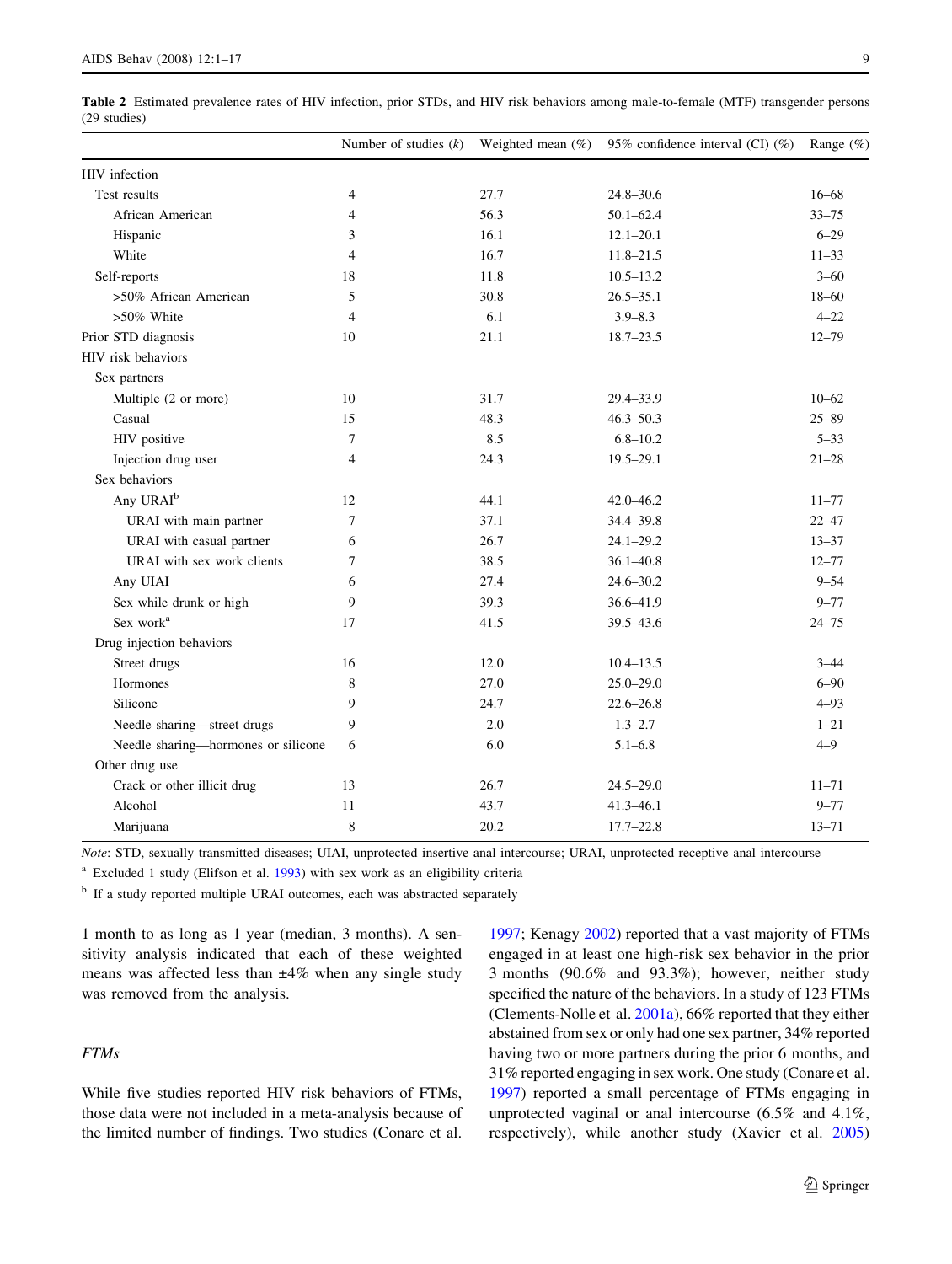reported a higher percentage of unprotected ''genital-genital contact'' (22%). Two studies (Kenagy [2002](#page-14-0); Xavier et al. [2005\)](#page-16-0) did not find FTMs engaging in injection drug use, while the remaining three studies (Clements-Nolle et al. [2001a](#page-14-0); Conare et al. [1997](#page-14-0); Kenagy and Bostwick [2005\)](#page-14-0) reported rates of non-hormonal injection ranging from 4 to 21%. Although reported rates of syringe sharing and use of hormones by FTMs were low  $(0-12\%)$  (Conare et al. [1997](#page-14-0); Kenagy [2002](#page-14-0); Xavier et al. [2005\)](#page-16-0), another study (Clements-Nolle et al. [2001a\)](#page-14-0) reported that 53% of 123 FTMs used hormones during the prior 6 months.

## Estimated Prevalence of Contextual Factors Potentially Associated with HIV Risk

Studies were also reviewed to estimate the prevalence of contextual factors that may be related to the HIV risk behaviors of transgender persons (see Table 3). The factors

uncovered in this review include mental health issues, physical abuse, social isolation, economic marginalization, incarceration, health care needs, and misperceptions of HIV/ AIDS risk.

## Mental Health Issues

MTFs in particular reported high rates of suicidal thoughts (weighted mean, 53.8%) or lifetime suicide attempts (weighted mean, 31.4%). Across studies, transgender respondents indicated a desire for mental health counseling or psychiatric services (weighted mean, 43.9%) to address transgender-related issues such as gender transition. Many persons who reported receiving prior mental health services also indicated difficulties in finding an appropriate therapist (Singer et al. [1997](#page-16-0)) or being refused treatment due to their gender identity (Conare et al. [1997\)](#page-14-0). Problems with alcohol and other substances were reported in five studies (weighted mean, 13.7%).

Table 3 Estimated prevalence rates of contextual factors that are potentially related to HIV risk

|                                                       | Number of studies $(k)$ | Weighted mean $(\%)$ | 95% confidence interval (CI) (%) | Range     |
|-------------------------------------------------------|-------------------------|----------------------|----------------------------------|-----------|
| Mental health issues                                  |                         |                      |                                  |           |
| Suicidal thoughts <sup>a</sup>                        | 5                       | 53.8                 | $49.7 - 57.8$                    | $47 - 64$ |
| Prior suicide attempts                                | 6                       | 31.4                 | $28.3 - 34.5$                    | $27 - 39$ |
| Desire mental health counseling                       | 5                       | 43.9                 | $40.0 - 47.7$                    | $24 - 60$ |
| Problems with alcohol or other substances             | 5                       | 13.7                 | $11.2 - 16.3$                    | $5 - 32$  |
| Abuse                                                 |                         |                      |                                  |           |
| Physical abuse                                        | 5                       | 42.9                 | 38.9-46.9                        | $20 - 69$ |
| Forced sex or rape                                    | 4                       | 20.6                 | $16.9 - 24.3$                    | $12 - 72$ |
| Violence at home                                      | 3                       | 57.9                 | 51.8-63.1                        | $50 - 72$ |
| Social isolation                                      |                         |                      |                                  |           |
| Discomfort in public settings                         | 3                       | 60.4                 | $55.1 - 65.8$                    | $31 - 73$ |
| Feel unsafe in public settings                        | 3                       | 76.6                 | $72.0 - 81.3$                    | $43 - 85$ |
| Economic marginalization                              |                         |                      |                                  |           |
| Homelessness                                          | 11                      | 12.9                 | $11.4 - 14.4$                    | $5 - 47$  |
| Unemployment                                          | 13                      | 23.0                 | $21.3 - 24.6$                    | $6 - 74$  |
| Job discrimination                                    | 4                       | 35.3                 | $31.5 - 39.0$                    | $25 - 60$ |
| Social services discrimination                        | 3                       | 40.6                 | $35.7 - 45.5$                    | $36 - 52$ |
| Incarceration history                                 | 7                       | 32.8                 | $30.1 - 35.4$                    | $7 - 81$  |
| Health care needs                                     |                         |                      |                                  |           |
| Without health insurance                              | 7                       | 49.9                 | $47.2 - 52.6$                    | $20 - 68$ |
| Refused transgender-related medical care <sup>b</sup> | 5                       | 30.5                 | $26.7 - 34.4$                    | $13 - 52$ |
| Obtain hormones from non-medical source               | 5                       | 33.8                 | $31.1 - 36.4$                    | $24 - 63$ |
| Misperceptions of HIV/AIDS risk                       |                         |                      |                                  |           |
| Low or no chance of having HIV/AIDS <sup>c</sup>      | 5                       | 71.6                 | $67.4 - 75.8$                    | $59 - 88$ |
| Low or no chance of getting $AIDSc$                   | 3                       | 83.9                 | 77.6-90.2                        | 57-90     |

<sup>a</sup> Based on five studies comprised mainly of MTF transgender persons; rates for FTM transgender persons reported in two studies were 29% (Conare et al. [1997](#page-14-0)) and 33% (Xavier et al. [2005](#page-16-0))

**b** Includes hormone or surgical treatment

<sup>c</sup> Percentages reported for MTF transgender persons. Similar rates were reported for FTMs in two studies (Conare et al. [1997](#page-14-0); Kenagy [2002](#page-14-0))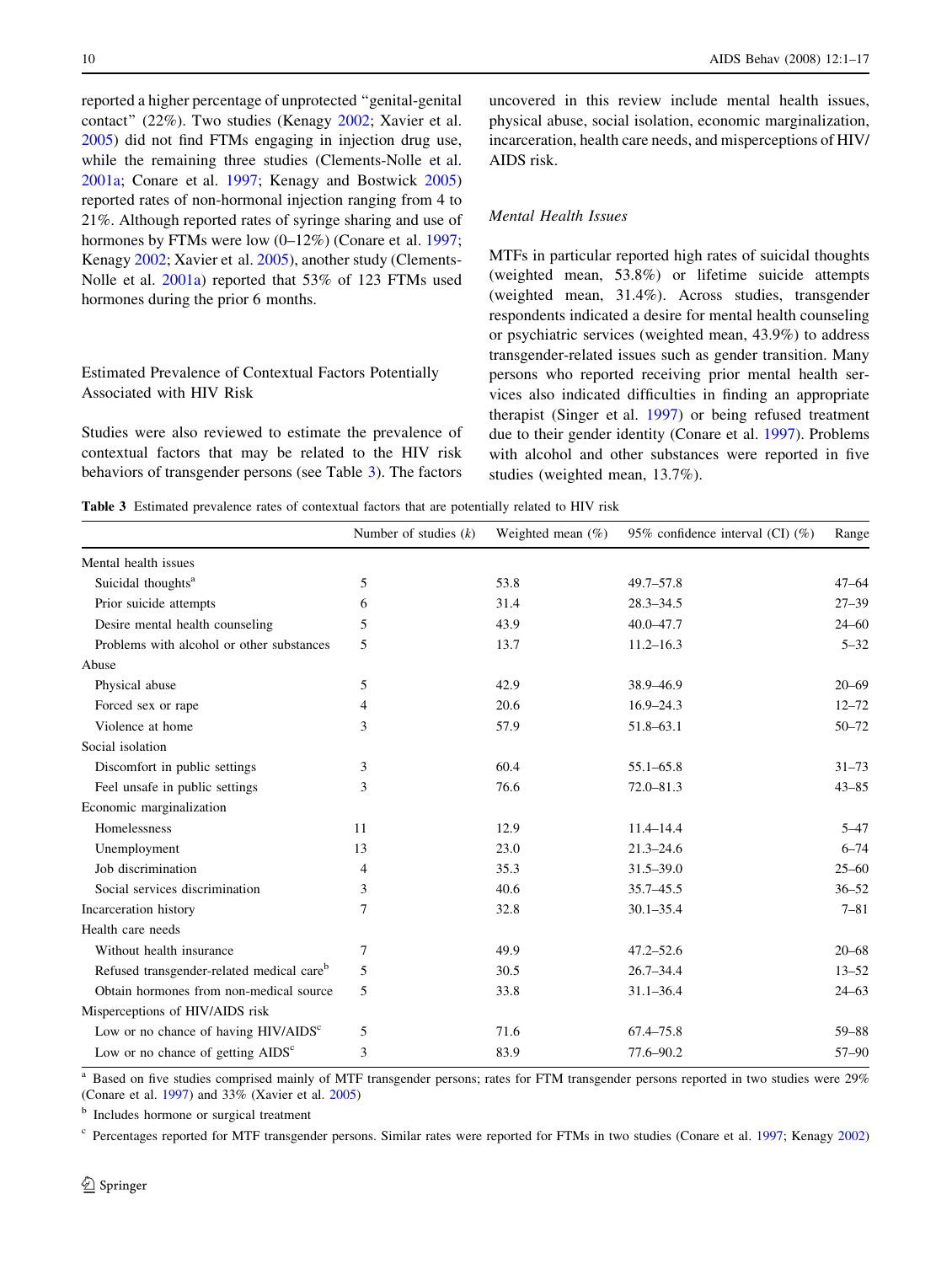#### Physical Abuse during Adulthood

A history of physical abuse (weighted mean, 42.9%) or forced sex (weighted mean, 20.6%) were reported by both MTFs and FTMs. According to one study (Xavier et al. [2005\)](#page-16-0), the most common motives for violence included homophobia (43%) or gender-based discrimination or transphobia (35%). A sizeable proportion of MTFs also reported a history of violence in their home (weighted mean, 57.9%). Risser et al. ([2005](#page-15-0)) reported a higher rate of violence attributed to primary partners (50%) than casual partners (22%).

## Social Isolation

Three studies reported that transgender persons felt uncomfortable (weighted mean, 60.4%) or unsafe (weighted mean, 76.6%) in public settings. Social relationships were also impacted by a fear of rejection by partners or others (Bockting et al. [1998\)](#page-13-0), limited familial support and social isolation (Bockting, et al. [2005;](#page-13-0) Rodriguez-Madera and Toro-Alfonso [2005](#page-15-0); Garofalo et al. [2006;](#page-14-0) Nemoto et al. [2004a;](#page-15-0) Rose et al. [2003](#page-15-0)), and negative societal views of gender variant identities (Clements-Nolle et al. [2001a](#page-14-0); Rose et al. [2003](#page-15-0)). A lack of connection to the gay, lesbian and bisexual community, and the lack of a cohesive transgender community may also contribute to impaired social relationships among transgender persons (Elifson et al. [1993;](#page-14-0) Garofalo et al. [2006](#page-14-0); Bockting et al. [1998](#page-13-0)).

## Economic Marginalization

Across studies, transgender respondents reported current discrimination in housing, employment, and access to social services. An estimated 12.9% reported being homeless (i.e., living on the street or transient housing). One study reported that transgender persons disproportionately represented homeless/runaway youth (Kammerer et al. [2001](#page-14-0)). Aggregating across studies, the rates of unemployment (23.0%), job discrimination (35.3%), and difficulty accessing social services (40.6%) were elevated. Transgender persons also expressed a need for legal services and job skills training to improve their economic situation (Kenagy [2002;](#page-14-0) Kenagy [2005](#page-14-0)b).

## Incarceration History

Seven studies reported data on prior incarceration with rates ranging from 7 to 81% (weighted mean, 32.8%). Several studies indicated that a lack of employment opportunities can lead transgender persons to perform sex

work, which can lead to incarceration (Clements-Nolle et al. [2001b](#page-14-0)). Among young minority MTFs in one study (Garofalo et al. [2006\)](#page-14-0), over 90% of those engaging in sex work had a history of incarceration or arrest.

## Health Care Needs

Transgender respondents also reported inequities in health care. Seven studies reported that a substantial percentage of transgender persons were without health insurance (weighted mean, 49.9%). Although two studies reported that transgender respondents were able to obtain hormones from a physician or clinic (21% and 27%) (Xavier et al. [2005](#page-16-0); Reback and Simon [2004\)](#page-15-0), five studies reported sizeable proportions of transgender persons seeking nonmedical sources for hormones (weighted mean, 33.8%). Studies also reported transgender persons being refused transgender-related medical care by providers (weighted mean, 30.5%) due to providers being insensitive to their transgender-specific healthcare needs (Clements-Nolle et al. [2001a;](#page-14-0) Garofalo et al. [2006](#page-14-0); McGowan [1999;](#page-15-0) Xavier et al. [2005](#page-16-0)). Many transgender persons may be reluctant to join an HIV prevention program due to service provider insensitivity (Clements-Nolle et al. [2001b](#page-14-0)) or fear of being revealed as transgender (Xavier et al. [2005\)](#page-16-0).

#### Misperceptions of HIV/AIDS Risk

Transgender persons underestimate their level of risk for HIV. While the majority of MTFs in seven studies (Conare et al. [1997](#page-14-0); Kenagy [2002;](#page-14-0) McGowan [1999;](#page-15-0) Reback and Simon [2004](#page-15-0); Rodriguez-Madera and Toro-Alfonso [2005](#page-15-0); Singer et al. [1997](#page-16-0); Sykes [1999](#page-16-0)) were considered to be at high risk for HIV according to their self-reported risk behaviors, most respondents did not believe they were at risk for having HIV/AIDS (weighted mean, 71.6%) or at risk for getting the AIDS virus in the future (weighted mean, 83.9%). In another study (Sykes [1999\)](#page-16-0), only 15% of 232 transgender persons estimated their risk of acquiring HIV as ''greater than most people.''

# Contextual Factor Associations with HIV Serostatus and Risk Behavior

Two studies reported the association of contextual factors with HIV-positive status. Clements-Nolle et al. [\(2001a\)](#page-14-0) examined the independent associations of demographic, risk behavior, and contextual variables with HIV prevalence among MTF transgender persons. While demographics (i.e., African American race and not having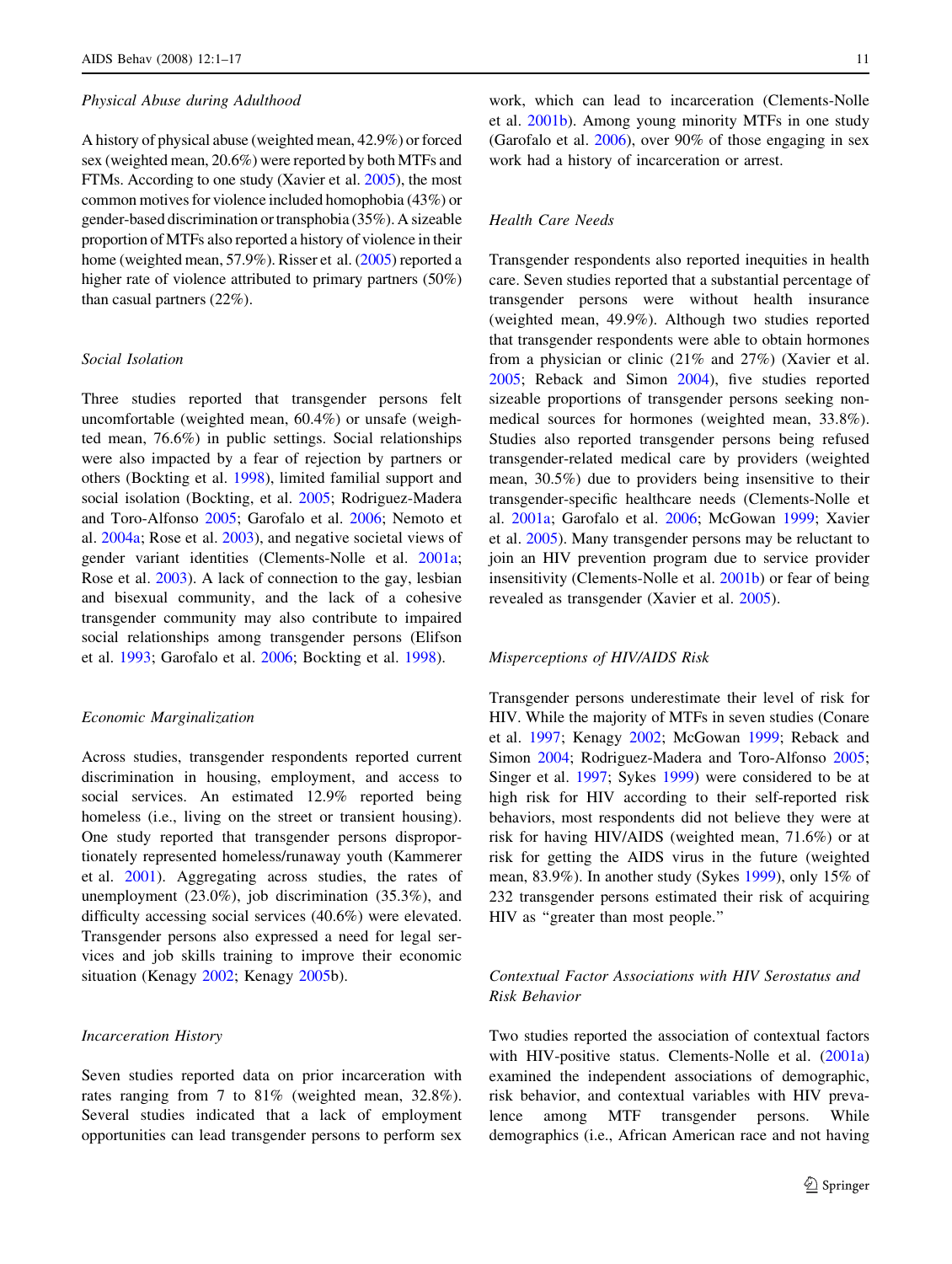a high school diploma) and risk behaviors (i.e., having over 200 lifetime sex partners and nonhormonal injection drug use) were identified as independent predictors of HIVpositive status, having a lifetime history of incarceration or forced sex or rape did not predict serostatus. Xavier et al. [\(2005](#page-16-0)) identified lack of employment and history of sexual assault as significant independent predictors of HIV-positive serostatus among a sample of 248 transgender persons. Only one study reported associations between contextual factors and HIV risk behaviors among subgroups of MTFs (Nemoto et al. [2004a](#page-15-0)). Exposure to transphobia (i.e., gender-based discrimination or stigma) resulted in a greater odds of engaging in URAI among young transgender women aged 18–25 years (Sugano et al. [2006\)](#page-16-0), and selfreported depression and ever attempting suicide were associated with URAI among Asian and Pacific Islander transgender women (Operario and Nemoto [2005](#page-15-0)).

#### Discussion

This systematic review of US-based studies presents a comprehensive synthesis of the prevalence of HIV infection, other STDs, and risk behaviors of MTF and FTM transgender persons. Aggregating across studies, nearly 11.8% of MTFs self-reported that they were infected with the HIV virus, with substantially higher rates of infection reported in studies comprised chiefly of African Americans. An even higher estimate of HIV prevalence comes from the four studies that provided HIV tests to MTFs. According to these studies, 27.7% of MTFs had confirmed HIV infection, and higher rates were found among African American MTFs compared to white or Hispanic MTFs. It is alarming to note that the overall rate of HIV infection among MTFs in these four studies exceeded the 25% prevalence of HIV infection among MSM in five US cities (Sifakis et al. [2005](#page-15-0)). Furthermore, elevated rates among African American MTFs suggest that the dual stigma of being transgender and a racial minority may exacerbate HIV risk (Garofalo et al. [2006](#page-14-0)). The considerable discrepancy between self-reported HIV infections and actual test results may be due to MTFs not being aware of their serostatus (CDC [2004\)](#page-14-0). Prevention programs need to encourage MTFs to routinely test for HIV at least annually, as recommended for MSM (Branson et al. [2006\)](#page-13-0).

This review also found that MTFs reported high rates of previous STD diagnoses and numerous sex behaviors that have been linked to an increased risk of HIV transmission or acquisition. Most notably, MTFs reported elevated rates of having casual sex partners, engaging in unprotected receptive anal intercourse, participating in sex work, and combining sex with alcohol or other drugs. As indicated in the prior literature, MTFs reported higher rates of

unprotected receptive anal intercourse than insertive anal intercourse. It is likely that many MTFs seek to affirm their feminine gender identity and enhance sexual intimacy with their sex partners by engaging in risky receptive anal intercourse (Bockting et al. [1998](#page-13-0)). In addition, this review indicated that MTFs also engaged in high rates of unprotected receptive anal intercourse with sex work clients. Thus, there is a need for prevention programs to encourage transgender persons to practice safer sex behaviors within different types of relationships. While MTFs infrequently reported injection of street drugs and needle sharing, injection of hormones or silicone to alter gender presentation and use of alcohol and other illicit drugs during sex was common. These findings highlight the need for HIV prevention programs to also emphasize the reduction of risky substance use behaviors among MTFs (Bockting and Kirk [2001\)](#page-13-0).

The prevalence of risky sex and drug behaviors among FTMs is less clear given the paucity of studies focusing on this group. Nevertheless, the five studies reporting data for FTMs revealed prevalence rates of HIV infection and HIV risk behaviors that were much lower than those reported by MTFs. Nonetheless, FTMs did report engaging in numerous HIV risk behaviors, including unprotected anal and vaginal intercourse, sex work, and drug use. Additional research is needed to elucidate the HIV risk behaviors of FTMs, including type of sex partners (e.g., males, transgender persons), level of participation in commercial sex work, and frequency of sharing drug and hormone injection equipment.

This review identified several individual-level (e.g., suicidal thoughts, need for mental health counseling, misperceptions of HIV risk), interpersonal (e.g., physical and sexual abuse, violence at home, discomfort in public settings), and structural/societal (e.g., discrimination in employment and social services, incarceration, transgender-specific health care needs) experiences that may be common among transgender populations and potentially related to increased risk of HIV (Dean et al. [2000\)](#page-14-0). While the studies reported HIV-related risk behaviors and their prevalence among transgender persons, few directly tested how these contextual factors are specifically linked to HIV risk behaviors or to HIV serostatus. It may be the case that these factors interact with or amplify the vulnerability of transgender persons to engage in risky behavior. To better inform prevention efforts, future research should closely examine the syndemic or additive effects of these contextual factors with HIV risk (Stall et al. [2003](#page-16-0)), and develop integrative frameworks for addressing transgender HIV risk within a broader social context (Sumartojo [2000\)](#page-16-0).

The findings of this meta-analytic review are constrained by the methodological limitations of the primary studies. The small number of studies in the literature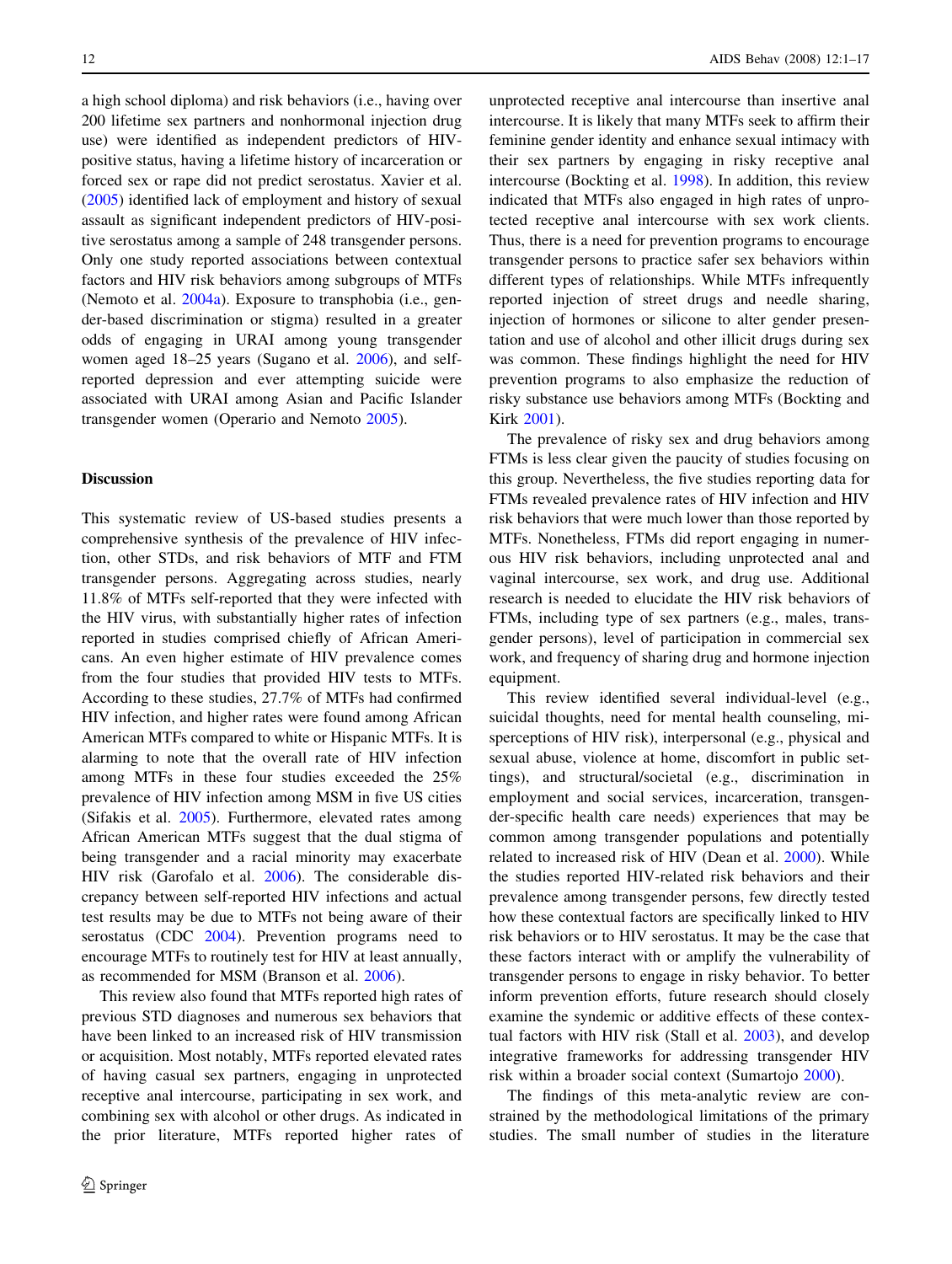reporting rates of HIV infection and risk behaviors for FTM transgender men did not permit us to average findings using meta-analytic approaches. In addition, only one study (Garofalo et al. [2006\)](#page-14-0) reported the HIV risk behaviors of young transgender persons, and none of the studies addressed HIV risk among gender variant persons who do not correspond to the MTF or FTM dichotomy. To ascertain accurate HIV prevalence estimates among MTF and FTM transgender persons, jurisdictions throughout the US should emulate the State of California and collect HIV testing data using expanded gender categories.

Another limitation involves the sampling methods used by most studies to identify and recruit potential participants (Dean et al. [2000](#page-14-0)). As the majority of studies sampled respondents using non-probability methods (e.g., convenience sampling and snowball sampling), persons who were either at high risk for HIV infection or engaged in risky behaviors may have been overrepresented. Thus, our findings may have overestimated the prevalence of HIV infection and risk behaviors of the transgender population. However, according to two studies that employed more rigorous sampling strategies to obtain broader and more representative samples of MTFs (Clements-Nolle et al. [2001a](#page-14-0); Nemoto et al. [2004](#page-15-0)b), comparable rates of HIV infection and risk behaviors were reported. More rigorous recruitment strategies, such as time-space sampling or modified chain-referral methods like respondent-driven sampling (Lansky et al. [2007](#page-14-0)), have been successfully used when recruiting marginalized and hard-to-reach populations for HIV-related behavioral surveys (Abdul-Quader et al. [2006](#page-13-0); Ramirez-Valles et al. [2005\)](#page-15-0). We encourage future research to employ more rigorous methods to systematically monitor the HIV epidemic among US transgender populations.

In addition, over half of the included studies examined data collected through structured face-to-face interviews. Interviews are commonly used with transgender persons because respondents often require clarification of sexrelated questions due to their diversity of sexual anatomy. However, this method of data collection can result in socially desirable responses, particularly with regard to stigmatized behaviors such as URAI, sex work, and sharing injection equipment (Gribble et al. [1999\)](#page-14-0). Future studies are encouraged to supplement interviews with audio computer-assisted self or personal interviewing (A-CASI or A-CAPI) data collection methods because these types of selfadministered questionnaires can improve the internal consistency of self-reported HIV risk behaviors and increase the reporting of stigmatized behaviors (Fowler [1998\)](#page-14-0).

Despite these limitations, the findings of this review point out several important implications for future research. Additional research is needed to disentangle the complex relationship between elevated HIV risk behaviors and individual-level factors, such as psychological and substance use problems, variations in gender identity, need for acceptance and affiliation, and coping with stigma, violence and abuse. Exploration of the extent to which these experiences correlate with HIV risk behaviors can help inform the development of salient intervention programs. Findings from this area of research can be used to tailor psychological counseling and substance abuse treatment for at-risk transgender persons (Clements-Nolle et al. [2006;](#page-14-0) Maguen et al. [2005](#page-15-0)). In addition, the effects of hormone treatment on sexual behavior patterns need to be investigated because hormones may override, ameliorate, exacerbate, or have no effect on the biological and socialized sexual behaviors of transgender persons (Nemoto et al. [1999](#page-15-0)).

Research suggests that persons are more prepared to engage and succeed in behavior change when they have established social support and stability, such as affiliation with families of origin, chosen families, support groups, social organizations, and social networks (Hansen et al. [1996](#page-14-0)). Therefore, studies are needed to identify the types of social supports and the characteristics of those relationships that are most likely to produce an environment fostering reduced risk behaviors. Research also needs to explore the risk behaviors and social networks of the sex partners of transgender persons (Bockting et al. [2007](#page-13-0); Coan et al. [2005](#page-14-0)). This research will not only identify potential new opportunities for prevention, but can help identify the degree to which transgender populations serve as a ''bridge group'' to other populations impacted by the HIV epidemic (Clements-Nolle et al. [2001a\)](#page-14-0). Additional research needs to address factors in the lives of transgender persons that can influence their risky behaviors and adoption of safer behaviors. For example, knowing the age at which a transgender person may have lost familial support can help explain employment history, acquired job skills, financial instability, and experience with homelessness or survival sex. Thus, an understanding of life trajectories can help identify the types of social and behavioral interventions needed by transgender persons at different stages during their lives (Jacobs and Freundlich [2006](#page-14-0)).

Mainstream society currently embraces binary gender assignment according to birth anatomy rather than viewing gender on a continuum (Carr-Paxton et al. [2006](#page-14-0)). Consequently, public accommodations (e.g., restrooms) and other services may not be equipped to deal with transgender persons. Additional research is needed to identify structural and organizational policy barriers experienced by transgender persons that force a binary gender selection, and how these are related to employment, social services, housing, health and mental health care, and legal assistance. Correlations between these barriers and HIV risk behavior should be investigated. Studies also need to explore ways to decrease discrimination against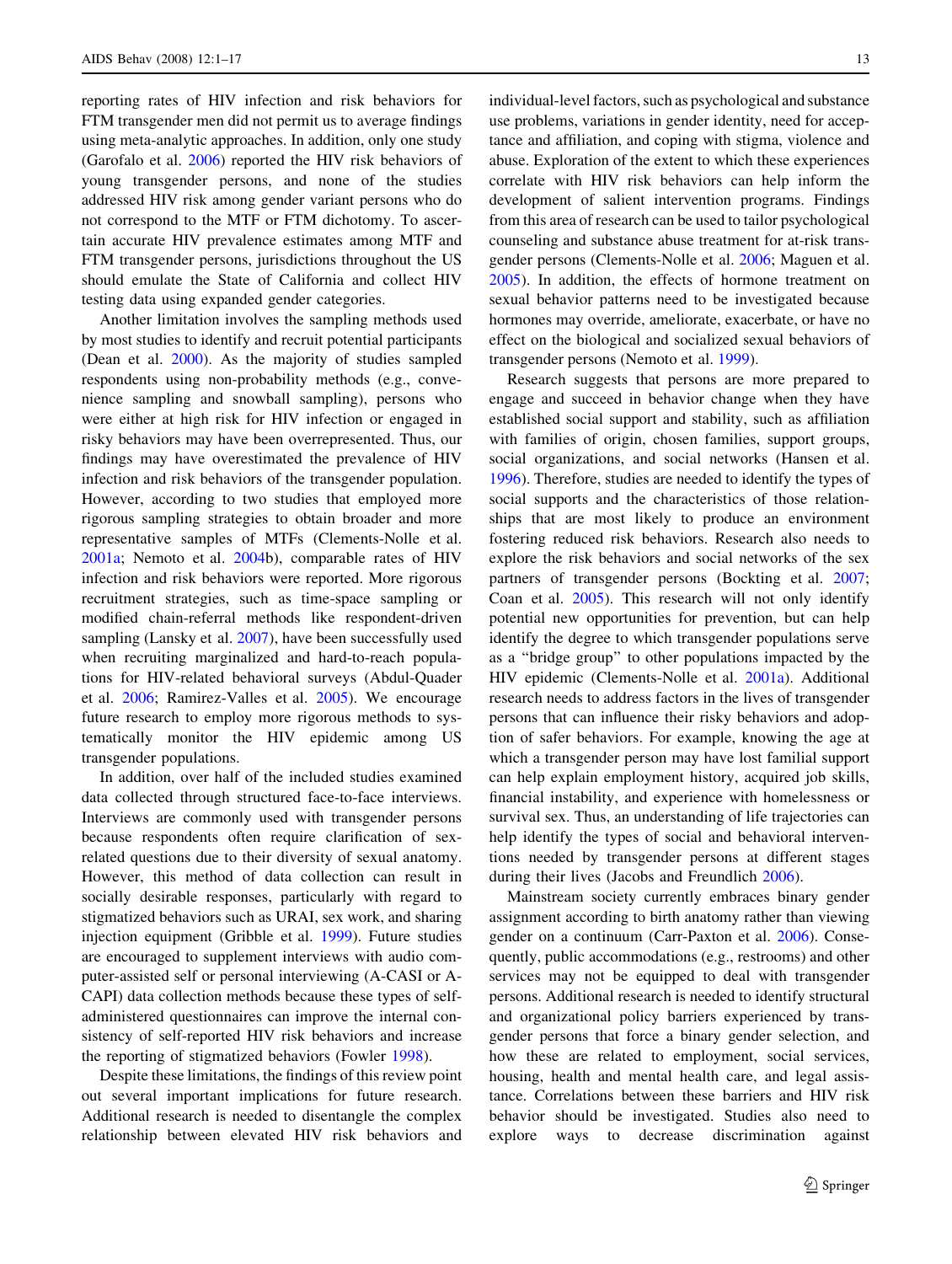<span id="page-13-0"></span>marginalized transgender groups, increase the social competency of service providers who work with transgender clients, and improve the interaction between transgender persons and social service providers (Bradford et al. 2004; Clements-Nolle et al. [2006](#page-14-0); Kohler [2006;](#page-14-0) Lurie [2005\)](#page-15-0).

Finally, future research should consider the prevalence of multiple risk behaviors of transgender persons within the individual, interpersonal, and structural contexts identified in this review. Determining whether combinations of risky behaviors and contextual factors are more prevalent within certain subgroups can further enhance the development and implementation of interventions for transgender persons (Stall et al. [2003](#page-16-0)). This area of research can also help delineate the benefits of separate interventions to address the risk behaviors of subgroups of transgender persons, sets of related interventions for various subgroups, and robust interventions containing a menu of options that can be selected according to the risks and skills of participants.

It is encouraging to note that this review identified three intervention programs developed and tested for transgender populations (Bockting et al. 1999, 2005; Nemoto et al. [2005\)](#page-15-0). Likewise, several additional transgender-specific programs have been developed by community-based agencies (Asian Pacific AIDS Intervention Team 2007; Corado [2006;](#page-14-0) Hein and Kirk [1999;](#page-14-0) Mediano and Ilada [2003;](#page-15-0) Reback and Lombardi [2001;](#page-15-0) Salcedo [2006](#page-15-0); Thompson [2006;](#page-16-0) Warren [2001](#page-16-0)). However, none of these programs has been formally evaluated in a rigorous controlled trial (Lyles et al. [2007](#page-15-0)). Rigorous evaluations of these programs are greatly needed to increase the number of efficacious prevention interventions for this vulnerable and marginalized population. Additional approaches to increase the number of interventions for transgender persons involve the development and evaluation of new interventions or the adaptation of existing evidence-based interventions shown to be effective with other populations (McKleroy et al. [2006](#page-15-0); Thompson [2007\)](#page-16-0).

Considering the high rates of HIV infection and risk behaviors among transgender populations identified in this review, prevention programs should promote routine HIV testing of this population. It is also important to develop transgender-specific prevention interventions that address the risk behaviors and contextual factors of HIV risk. It is our hope that the findings of this review and meta-analysis will not only inform the development and adaptation of transgender-specific HIV behavioral intervention programs but will also stimulate additional research addressing the salient HIV prevention needs of high-risk transgender persons.

Acknowledgements Other members of the HIV/AIDS Prevention Research Synthesis (PRS) Team who contributed to this review include (listed alphabetically): Julia B. DeLuca, Linda S. Kay, Cynthia M. Lyles, Mary Mullins, Sima M. Rama, and Sekhar Thadiparthi.The authors thank A. J. King of the California STD/HIV

Prevention Training Center and JoAnne Keatley of the Pacific AIDS Education and Training Center, University of California San Francisco for providing insightful comments on an earlier version of this article. Disclaimer: The findings and conclusions in this report are those of the authors and do not necessarily represent the views of the U.S. Centers for Disease Control and Prevention.

## References

## References marked with an asterisk (\*) indicate studies included in the meta-analysis.

- Abdul-Quader, A. S., Heckathorn, D. D., McKnight, C., Bramson, H., Nemeth, C., Sabin, K., Gallagher, K., & Des Jarlais, D. C. (2006). Effectiveness of respondent-driven sampling for recruiting drug users in New York City: Findings from a pilot study. Journal of Urban Health, 83, 459–476.
- Asian Pacific AIDS Intervention Team. STAR (Serving Transgenders at Risk) Program. Los Angeles, CA: Asian Pacific AIDS Intervention Team. Retrieved February 1, 2007 from: [http://www.apaitonline.org/services\\_programs\\_bionic.asp](http://www.apaitonline.org/services_programs_bionic.asp)
- Bockting, W., & Avery, E. (Eds.). (2005). Transgender health and HIV prevention: Needs assessment studies from transgender communities across the United States. Binghamton, NY: The Haworth Medical Press.
- Bockting, W. O., & Kirk, S. (Eds.) (2001). Transgender and HIV: Risks, prevention and care. Binghamton, NY: The Haworth Press.
- Bockting, W., Miner, M., & Rosser, B. R. S. (2007). Latino men's sexual behavior with transgender persons. Archives of Sexual Behavior. e-published February 27, 2007.
- \*Bockting, W. O., Robinson, B. E., Forberg, J., & Scheltema, K. (2005). Evaluation of a sexual health approach to reducing HIV/ STD risk in the transgender community. AIDS Care, 17, 289– 303.
- \*Bockting, W. O., Robinson, B. E., & Rosser, B. R. S. (1998). Transgender HIV prevention: A qualitative needs assessment. AIDS Care, 10, 505–526.
- Bockting, W. O., Rosser, B. R. S., & Scheltema, K. (1999). Transgender HIV prevention: Implementation and evaluation of a workshop. Health Education Research, 14, 177–183.
- Boles, J., & Elifson, K.W. (1994). The social organization of transvestite prostitution and AIDS. Social Science and Medicine, 39, 85–93.
- Bradford, J., Xavier, J., Safford, L. A., & Hendricks, M. L. (2004). Training public health staff for HIV prevention in transgender communities. Paper presented at the 132nd Annual Meeting of the American Public Health Association, Washington, DC, November.
- Branson, B. M., Handsfield, H. H., Lampe, M. A., Janssen, R. S., Taylor, A. W., Lyss, S. B., & Clark, J. E. (2006). Revised recommendations for HIV testing of adults, adolescents, and pregnant women in health-care settings. MMWR: Morbidity and Mortality Weekly Report, 55, 1–17.
- California Department of Health Services. (2005). California HIV counseling and testing annual report: January–December 2002. Sacramento, CA: California Department of Health Services, Office of AIDS. Available at: [http://www.dhs.ca.gov/AIDS/](http://www.dhs.ca.gov/AIDS/Reports/PDF/2002HIVCTAnnualReport091605.pdf) [Reports/PDF/2002HIVCTAnnualReport091605.pdf](http://www.dhs.ca.gov/AIDS/Reports/PDF/2002HIVCTAnnualReport091605.pdf)
- California Department of Health Services. (2006). California HIV counseling and testing annual report: January–December 2003.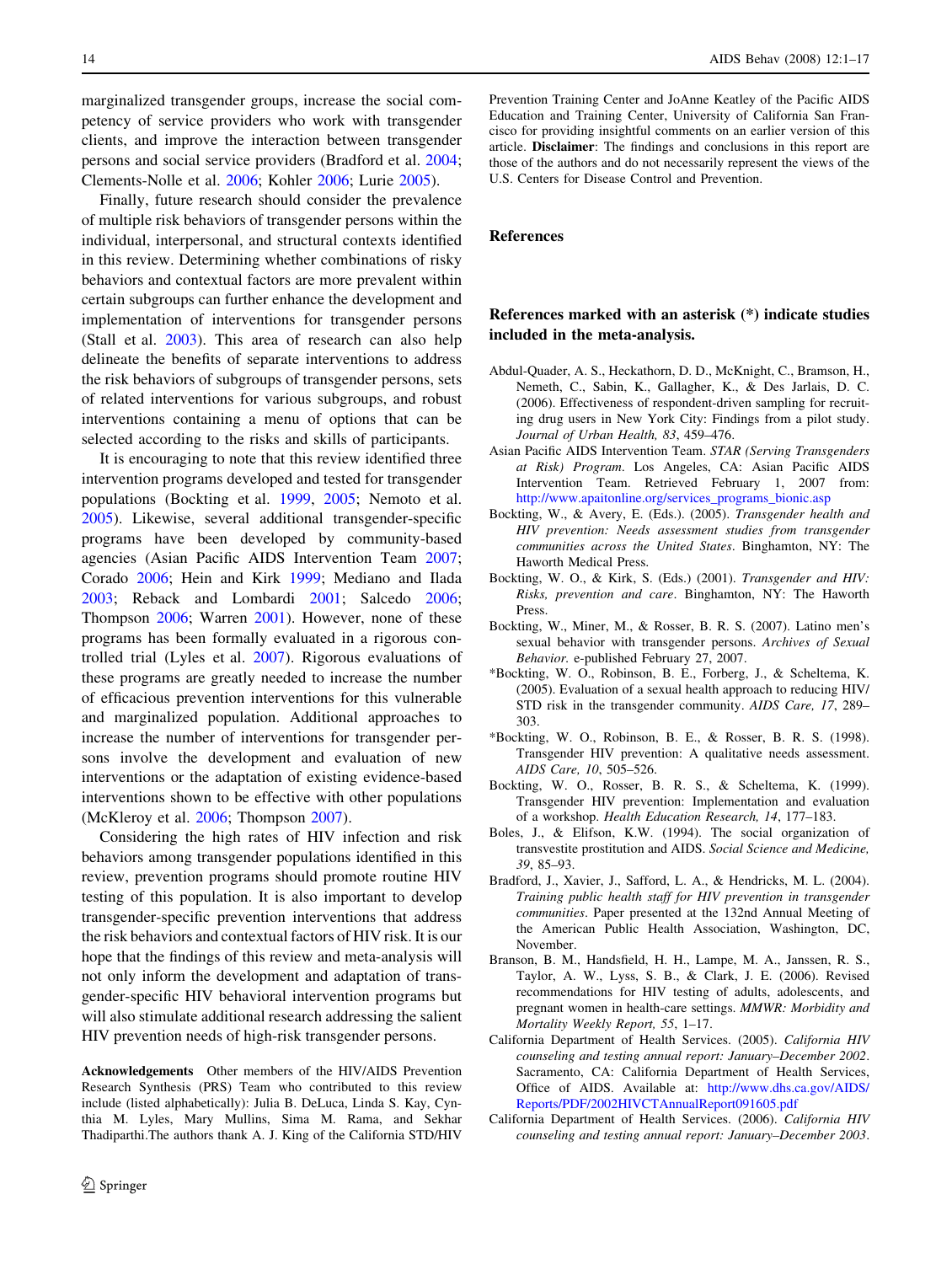<span id="page-14-0"></span>Sacramento, CA: California Department of Health Services, Office of AIDS. Available at: [http://www.dhs.ca.gov/AIDS/](http://www.dhs.ca.gov/AIDS/Reports/PDF/2006/27862003HIVCTAnnRept120106.pdf) [Reports/PDF/2006/27862003HIVCTAnnRept120106.pdf](http://www.dhs.ca.gov/AIDS/Reports/PDF/2006/27862003HIVCTAnnRept120106.pdf)

- Carr-Paxton, K., Guentzel, H., & Trombacco, K. (2006). Lessons learned in developing a research partnership with the transgender community. American Journal of Community Psychology, 37, 349–356.
- Center for AIDS Prevention Studies. (2001). What are the HIV prevention needs of male-to-female transgender persons (MTFs)? San Francisco, CA: University of California, San Francisco. Available at: [http://www.caps.ucsf.edu/pubs/FS/](http://www.caps.ucsf.edu/pubs/FS/MTF.php) [MTF.php](http://www.caps.ucsf.edu/pubs/FS/MTF.php)
- Centers for Disease Control, Prevention. (1999). Compendium of HIV prevention interventions with evidence of effectiveness. Atlanta, GA: Department of Health and Human Services, Centers for Disease Control and Prevention.
- Centers for Disease Control, Prevention. (2004). Number of persons tested for HIV—United States, 2002. MMWR: Morbidity and Mortality Weekly Report, 53, 1110–1113.
- \*Clements-Nolle, K., Marx, R., Guzman, R., & Katz, M. (2001a). HIV prevalence, risk behaviors, health care use, and mental health status of transgender persons: Implications for public health intervention. American Journal of Public Health, 91, 915– 921.
- \*Clements-Nolle, K., Wilkinson, W., Kitano, K., & Marx, R. (2001b). HIV prevention and health service needs of the transgender community in San Francisco. In W. Bockting, & S. Kirk (Eds.), Transgender and HIV: Risks, prevention and care (pp. 69–89). Binghamton, NY: Haworth Press, Inc.
- Clements-Nolle, K., Marx, R., & Katz, M. (2006). Attempted suicide among transgender persons: The influence of gender-based discrimination and victimization. Journal of Homosexuality, 51, 53–69.
- Coan, D. L., Schrager, W., & Packer, T. (2005). The role of male sexual partners in HIV infection among male-to-female transgendered individuals. In W. O. Bockting, & E. Avery (Eds.), Transgender health and HIV prevention: Needs assessment studies from transgender communities across the United States (pp. 21–30). Binghamton, NY: The Haworth Medical Press.
- \*Conare, K., Cross, L., Little, M., et al. (1997). Needs assessment of transgendered people in Philadelphia for HIV/AIDS and other health and social services. Philadelphia, PA: ActionAIDS, Inc., Unity, Inc., and University of Pennsylvania, School of Social Work.
- Corado, R. (2006). Latino transgender program in Washington, DC. Paper presented at the United States Conference on AIDS, Hollywood, FL, September.
- Dean, L., Meyer, I. H., Robinson, K., Sell, R. L., Sember, R., Silenzio, V. M. B., Bowen, D. J., Bradford, J., Rothblum, E., White, J., Dunn, P., Lawrence, A., Wolfe, D., & Xavier, J. (2000). Lesbian, gay, bisexual, and transgender health: Findings and concerns. Journal of the Gay and Lesbian Medical Association, 4, 102– 151.
- \*Elifson, K. W., Boles, J., Posey, E., Sweat, M., Darrow, W., & Elsea, W. (1993). Male transvestite prostitutes and HIV risk. American Journal of Public Health, 83, 260–262.
- Fowler, F. J. (1998). Design and evaluation of survey questions. In L. Bickman, & D. J. Rog (Eds.), Handbook of applied social research methods (pp. 343–374). Thousand Oaks, CA: Sage.
- \*Garofalo, R., Deleon, J., Osmer, E., Doll, M., & Harper, G. W. (2006). Overlooked, misunderstood and at-risk: Exploring the lives and HIV risk of ethnic minority male-to-female transgender youth. Journal of Adolescent Health, 38, 230–236.
- Gribble, J. N., Miller, H. G., Rogers, S. M., & Turner, C. F. (1999). Interview mode and measurement of sexual behaviors: Methodological issues. Journal of Sex Research, 36, 16–24.
- Hansen, D. J., Nangle, D. W., & Ellis, J. T. (1996). Reconsideration of the use of peer sociometrics for evaluating social-skills training. Implications of an idiographic assessment of temporal stability. Behavior Modification, 20, 281–299.
- Hein, D., & Kirk, M. (1999). Education and soul-searching: The Enterprise HIV Prevention Group. International Journal of Transgenderism, 3. Available at: [http://www.symposion.com/ijt/](http://www.symposion.com/ijt/hiv_risk/hein.htm) [hiv\\_risk/hein.htm](http://www.symposion.com/ijt/hiv_risk/hein.htm)
- HIV Epidemiology Program. (2006). An epidemiologic profile of HIV and AIDS: Los Angeles County, 2004. Los Angeles, CA: Los Angeles County Department of Health Services. Available at: [http://lapublichealth.org/wwwfiles/ph/hae/hiv/2004\\_EpiProfile.](http://lapublichealth.org/wwwfiles/ph/hae/hiv/2004_EpiProfile.PDF) [PDF](http://lapublichealth.org/wwwfiles/ph/hae/hiv/2004_EpiProfile.PDF)
- Jacobs, J., & Freundlich, M. (2006). Achieving permanency for LGBTQ youth. Child Welfare, 85, 299–316.
- \*Kammerer, N., Mason, T., Connors, M., & Durkee, R. (2001). Transgender health and social service needs in the context of HIV risk. In W. Bockting, & S. Kirk (Eds.), Transgender and HIV: Risks, prevention and care (pp. 39–57). Binghamton, NY: Haworth Press, Inc.
- Keatley, J. (2006). Transgender HIV issues: Overview to effective transgender programs institute. Paper presented at the United States Conference on AIDS, Hollywood, FL, September.
- \*Kellogg, T. A., Clements-Nolle, K., Dilley, J., Katz, M. H., & McFarland, W. (2001). Incidence of Human Immunodeficiency Virus among male-to-female transgendered persons in San Francisco. Journal of Acquired Immune Deficiency Syndromes, 28, 380–384.
- \*Kenagy, G. P. (2002). HIV among transgendered people. AIDS Care, 14, 127–134.
- \*Kenagy, G. P. (2005a). The health and social service needs of transgender people in Philadelphia. In W. O. Bockting, & E. Avery (Eds.), Transgender health and HIV prevention: Needs assessment studies from transgender communities across the United States (pp. 49–56). Binghamton, NY: The Haworth Medical Press.
- \*Kenagy, G. P. (2005b). Transgender health: Findings from two needs assessment studies in Philadelphia. Health and Social Work, 30, 19–26.
- \*Kenagy, G. P., & Bostwick, W. P. (2005). Health and social service needs of transgender people in Chicago. In W. O. Bockting, & E. Avery (Eds.), Transgender health and HIV prevention: Needs assessment studies from transgender communities across the United States (pp. 57–66). Binghamton, NY: The Haworth Medical Press.
- Kenagy, G. P., & Hsieh, C. M. (2005). The risk less known: Femaleto-male transgender persons' vulnerability to HIV infection. AIDS Care, 17, 195–207.
- Kohler, L. (2006). Primary care for transgender people at risk for or living with HIV. Paper presented at the United States Conference on AIDS, Hollywood, FL, September.
- Lansky, A. L., Sullivan, P. S., Gallagher, K. M., & Fleming, P. L. (2007). HIV behavioral surveillance in the US: A conceptual framework. Public Health Reports, 122, 16–23.
- Lipsey, M. W., & Wilson, D. B. (2001). Practical meta-analysis. Thousand Oaks, CA: Sage Publications.
- Lombardi, E., & van Servellen, G. (2000a). Building culturally sensitive substance use prevention and treatment programs for transgendered populations. Journal of Substance Abuse Treatment, 19, 291–296.
- Lombardi, E. L., & van Servellen, G. (2000b). Correcting deficiencies in HIV/AIDS care for transgendered individuals. Journal of the Association of Nurses in AIDS Care, 11, 61–69.
- \*Lombardi, E. L., Wilchins, R. A., Priesing, D., & Malouf, D. (2001). Gender violence: Transgender experiences with violence and discrimination. Journal of Homosexuality, 42, 89–101.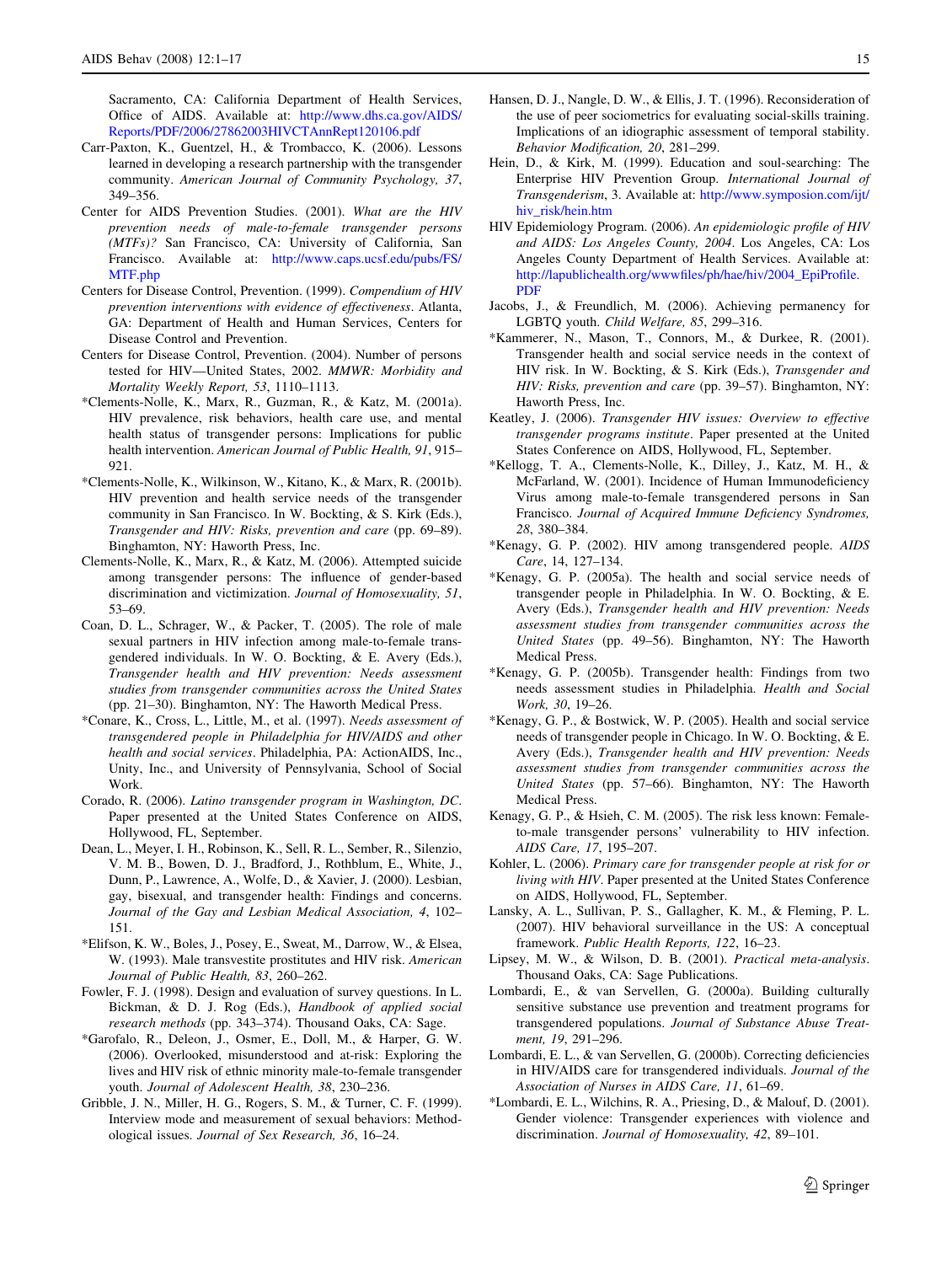- <span id="page-15-0"></span>Lurie, S. (2005). Identifying training needs of health-care providers related to treatment and care of transgendered patients: A qualitative needs assessment conducted in New England. International Journal of Transgenderism, 8, 93–112.
- Lyles, C. M., Crepaz, N., Herbst, J. H., & Kay, L. S. (2006). Evidence-based HIV behavioral prevention from the perspective of CDC's HIV/AIDS Prevention Research Synthesis Team. AIDS Education and Prevention, 18(Suppl. 1), 21–31.
- Lyles, C. M., Kay, L. S., Crepaz, N., Herbst, J. H., Passin, W. F., Kim, A. S., Rama, S. M., Thadiparthi, S., DeLuca, J. B., & Mullins, M. M. for the HIV/AIDS Prevention Research Synthesis Team. (2007). Best-evidence interventions: Findings from a systematic review of HIV behavioral interventions for US populations at high risk, 2000–2004. American Journal of Public Health, 97, 133–143.
- Maguen, S., Shipherd, J. C., & Harris, H. N. (2005). Providing culturally sensitive care for transgender patients. Cognitive and Behavioral Practice, 12, 479–490.
- \*McGowan, C. K. (1999). Transgender needs assessment, December 1999. New York, NY: HIV Prevention Planning Unit of the New York City Department of Health.
- McKleroy, V. S., Galbraith, J. S., Cummings, B., Jones, P., Harshbarger, C., Collins, C., Gelaude, D., Carey, J. W., & the ADAPT Team. (2006). Adapting evidence-based behavioral interventions for new settings and target populations. AIDS Education and Prevention, 18(Suppl. 1), 59–73.
- Mediano, E. E., & Ilada, G. G. (2003). Addressing life issues in doing HIV prevention in the transgender community. Paper presented at the 2003 National HIV Prevention Conference, Atlanta, GA, July.
- \*Melendez, R. M., Exner, T. A., Ehrhardt, A. A., Dodge, B., Remien, R. H., Rotheram-Borus, M. J., Lightfoot, M., Hong, D., & the National Institute of Mental Health Healthy Living Project Team. (2005). Health and health care among male-to-female transgender persons who are HIV positive. American Journal of Public Health, 95, 5–7.
- \*Nemoto, T., Luke, D., Mamo, L., Ching, A., & Patria, J. (1999). HIV risk behaviours among male-to-female transgenders in comparison with homosexual or bisexual males and heterosexual females. AIDS Care, 11, 297–312.
- \*Nemoto, T., Operario, D., Keatley, J., Han, L., & Soma, T. (2004a). HIV risk behaviors among male-to-female transgender persons of color in San Francisco. American Journal of Public Health, 94, 1193–1199.
- \*Nemoto, T., Operario, D., Keatley, J., & Villegas, D. (2004b). Social context of HIV risk behaviours among male-to-female transgenders of color. AIDS Care, 16, 724–735.
- Nemoto, T., Operario, D., Keatley, J., Nguyen, H., & Sugano, E. (2005). Promoting health for transgender women: Transgender resources and neighborhood space (TRANS) program in San Francisco. American Journal of Public Health, 95, 382–384.
- \*Nemoto, T., Sausa, L. A., Operario, D., & Keatley, J. (2006). Need for HIV/AIDS education and intervention for MTF transgenders: Responding to the challenge. Journal of Homosexuality, 51, 183–202.
- \*Odo, C., Hawelu, A., & Eo na Mahu o Hawaii. (2001). The extraordinary health needs of Hawaii's Mahu. Pacific Health Dialog, 8, 327–334.
- Operario, D, & Nemoto, T. (2005). Sexual risk behavior and substance use among a sample of Asian Pacific Islander transgendered women. AIDS Education and Prevention, 17, 430–443.
- Pisani, E., Girault, P., Gultom, M., Sukartini, N., Kumalawati, J., Jazan, S., & Donegan, E. (2004). HIV, syphilis infection, and sexual practices among transgenders, male sex workers, and

other men who have sex with men in Jakarta, Indonesia. Sexually Transmitted Infections, 80, 536–540.

- Ramirez-Valles, J., Heckathorn, D. D., Vazquez, R., Diaz, R. M., & Campbell, R. T. (2005). From networks to populations: The development and application of respondent-driven sampling among IDUs and Latino gay men. AIDS and Behavior, 9, 387– 402.
- \*Reback, C. J., & Lombardi, E. L. (2001). HIV risk behaviors of male-to-female transgenders in a community-based harm reduction program. In W. Bockting, & S. Kirk (Eds.), Transgender and HIV: Risks, prevention and care (pp. 59–68). Binghamton, NY: Haworth Press, Inc.
- \*Reback, C. J., Lombardi, E. L., Simon, P. A., & Frye, D. M. (2005). HIV seroprevalence and risk behaviors among transgendered women who exchange sex in comparison with those who do not. Journal of Psychology & Human Sexuality, 17, 5–22.
- \*Reback, C. J., & Simon, P. (2004). The Los Angeles Transgender Health Study: Creating a research and community collaboration. In B. P. Bowser, S. I. Mishra, C. J. Reback, & G. F. Lemp (Eds.), Preventing AIDS: Community-science collaborations (pp. 115– 131). New York, NY: Haworth Press.
- \*Risser, J. M. H., Shelton, A., McCurdy, S., Atkinson, J., Padgett, P., Useche, B., Thomas, B., & Williams, M. (2005). Sex, drugs, violence, and HIV status among male-to-female transgender persons in Houston, Texas. In W. O. Bockting, & E. Avery (Eds.), Transgender health and HIV prevention: Needs assessment studies from transgender communities across the United States (pp. 67–74). Binghamton, NY: The Haworth Medical Press.
- \*Rodriguez-Madera, S., & Toro-Alfonso, J. (2005). Gender as an obstacle in HIV/AIDS prevention: Considerations for the development of HIV/AIDS prevention efforts for male-to-female transgenders. In W. O. Bockting, & E. Avery (Eds.), Transgender Health and HIV prevention: Needs assessment studies from transgender communities across the United States (pp. 113– 122). Binghamton, NY: The Haworth Medical Press.
- \*Rose, V., Scheer, S., Balls, J. E., Page-Shafer, K., & McFarland, W. (2003). Investigation of the high HIV prevalence in the transgender African American community in San Francisco. Available at: http://www2.hawaii.edu/*\**[lgbti/high%20HIV%20Prevalence%](http://www2.hawaii.edu/~lgbti/high%20HIV%20Prevalence%20in%20the%20Transgender%20African%20American%20Community.pdf) [20in%20the%20Transgender%20African%20American%20](http://www2.hawaii.edu/~lgbti/high%20HIV%20Prevalence%20in%20the%20Transgender%20African%20American%20Community.pdf) [Community.pdf](http://www2.hawaii.edu/~lgbti/high%20HIV%20Prevalence%20in%20the%20Transgender%20African%20American%20Community.pdf)
- Salcedo, B. (2006). Projecto Bienstar: Services for Latina transgender women. Paper presented at the United States Conference on AIDS, Hollywood, FL, September.
- San Francisco Department of Public Health. (2006). HIV/AIDS epidemiology annual report, 2005. San Francisco, CA: HIV/ AIDS Statistics, Epidemiology and Intervention Research Section, San Francisco Department of Public Health. Available at: [http://www.dph.sf.ca.us/PHP/RptsHIVAIDS/HIVAIDAnnlRpt](http://www.dph.sf.ca.us/PHP/RptsHIVAIDS/HIVAIDAnnlRpt2005.pdf) [2005.pdf](http://www.dph.sf.ca.us/PHP/RptsHIVAIDS/HIVAIDAnnlRpt2005.pdf)
- Setia M. S., Lindan C, Jeranjani H. R., Kumta, S., Ekstrand, M., Mathur, M., Gogate, A., Kavi, A. R., Anand, V., & Klausner, J. D. (2006) Men who have sex with men and transgenders in Mumbai, India: An emerging risk group for STIs and HIV. Indian Journal of Dermatology, Venereology and Leprology, 72, 425–431.
- Shankle, M. D. (2006). The handbook of lesbian, gay, bisexual, and transgender public health: A practioner's guide to service. Binghamton, NY: The Haworth Press.
- Sifakis, F., Flynn, C. P., Metsch, L., et al. (2005). HIV prevalence, unrecognized infection, and HIV testing among men who have sex with men: Five U.S. cities, June 2004–April 2005. MMWR: Morbidity and Mortality Weekly Report, 54, 597–601.
- \*Simon, P. A., Reback, C. J., & Bemis, C. C. (2000). HIV prevalence and incidence among male-to-female transsexuals receiving HIV